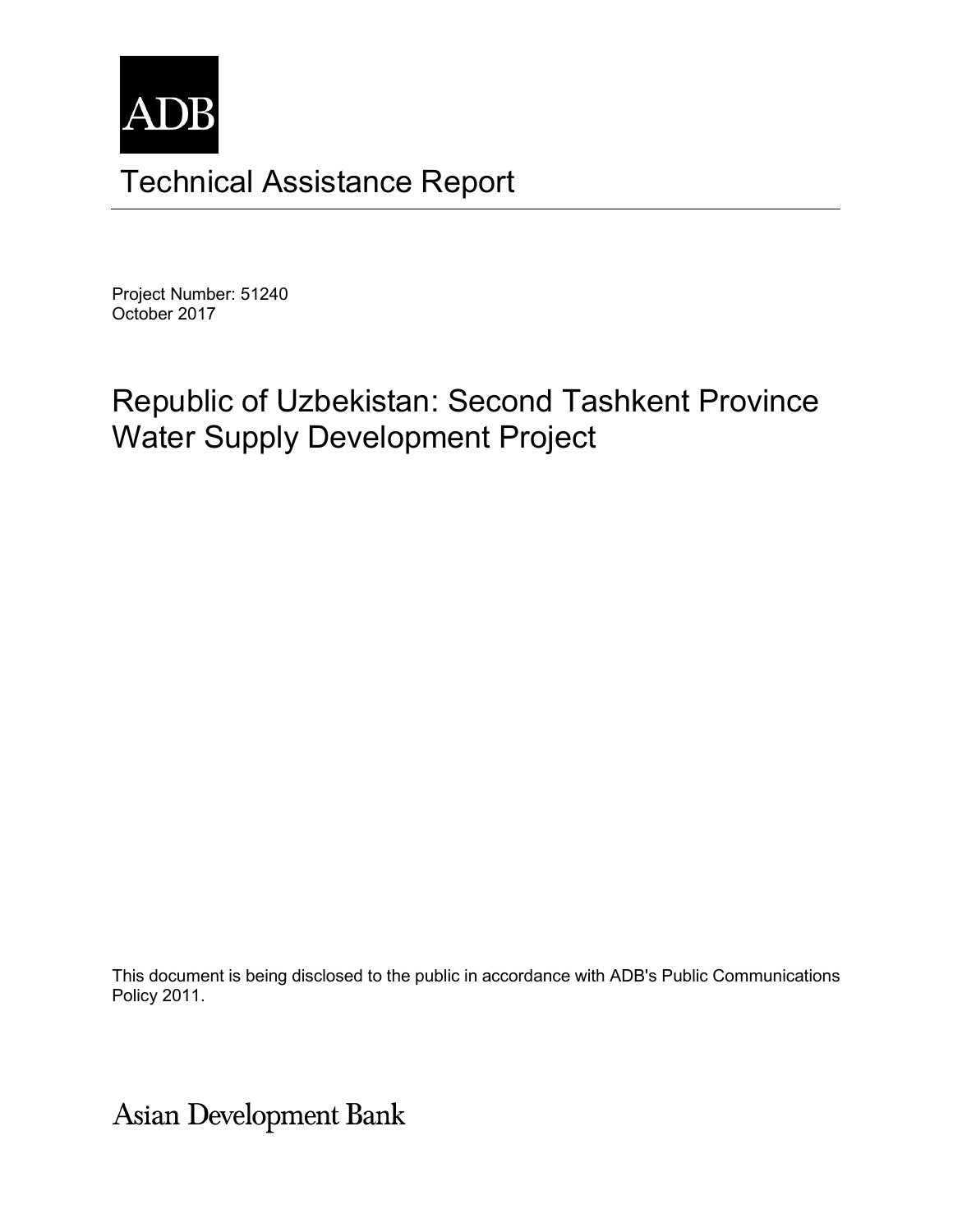### **CURRENCY EQUIVALENTS**

(as of 27 October 2017)

| Currency unit | $\overline{\phantom{0}}$ | som (Som)        |
|---------------|--------------------------|------------------|
| Som1.00       | =                        | \$0.0001239217   |
| \$1.00        | $=$                      | Som 8,069.610000 |

#### **ABBREVIATIONS**

| <b>ADB</b>  | Asian Development Bank                    |
|-------------|-------------------------------------------|
| <b>CSA</b>  | Agency 'Kommunkhizmat'                    |
| EA          | <b>Executing Agency</b>                   |
| <b>MHCS</b> | Ministry of Housing and Communal Services |
| O&M         | operation and maintenance                 |
| <b>TPS</b>  | <b>Tashkent Provincial Suvokova</b>       |
| <b>TRTA</b> | transaction technical assistance          |
| <b>WSS</b>  | water supply and sanitation               |

#### **NOTES**

In this report, "\$" refers to US dollars.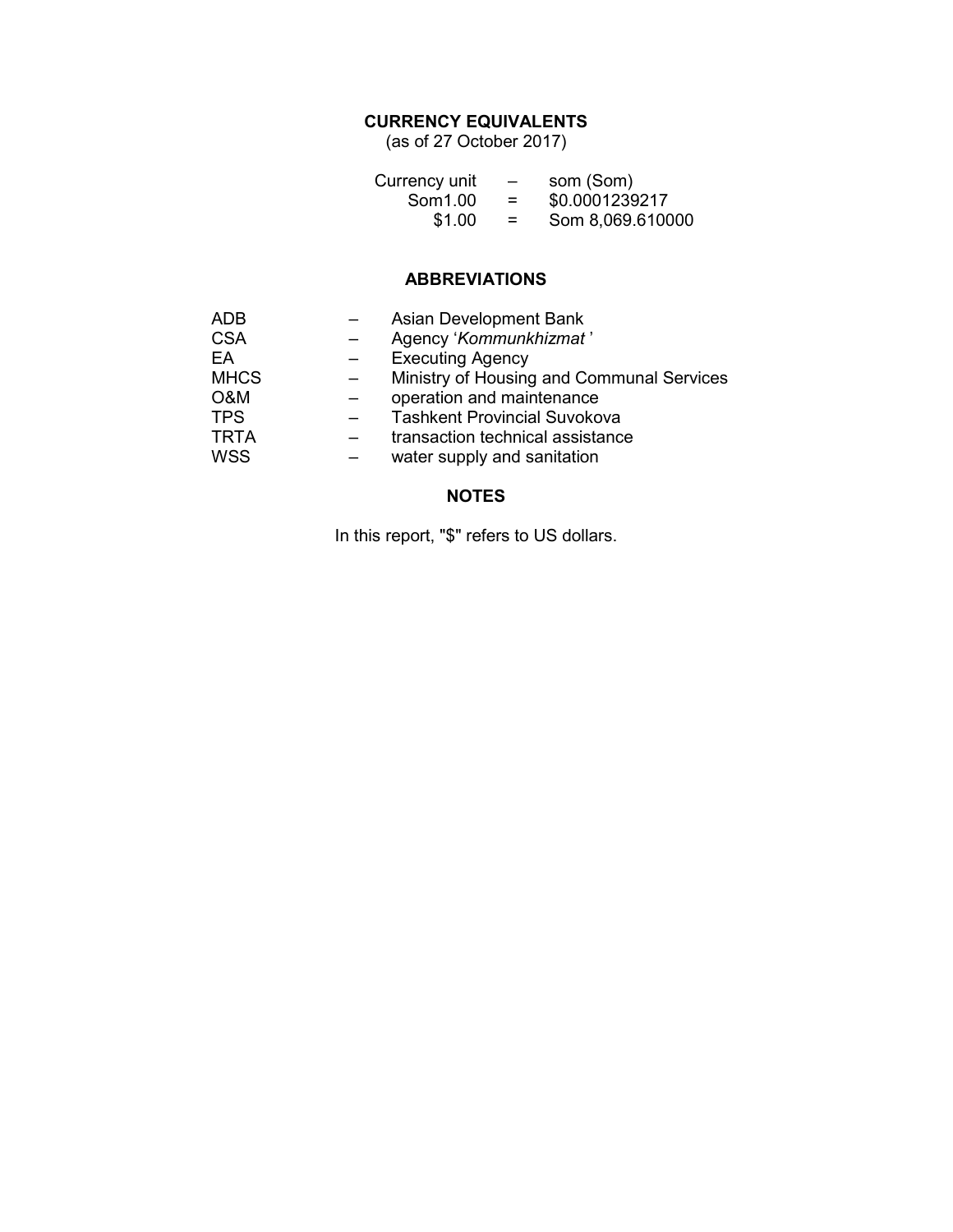| <b>Vice-President</b><br><b>Director General</b><br><b>Sector Director</b> | W. Zhang, Operations 1<br>S. O'Sullivan, Central and West Asia Department (CWRD)<br>Y. Ye, Urban Development and Water Division, CWRD                                                                                                                                                                                                                                                                                                                                                                                                                              |
|----------------------------------------------------------------------------|--------------------------------------------------------------------------------------------------------------------------------------------------------------------------------------------------------------------------------------------------------------------------------------------------------------------------------------------------------------------------------------------------------------------------------------------------------------------------------------------------------------------------------------------------------------------|
| <b>Team leader</b><br><b>Team members</b>                                  | H. Zhang, Principal Urban Development Specialist, CWRD<br>M. Ajmera, Senior Social Development Specialist (Safeguards)<br>CWRD<br>L. Buenavente, Senior Operations Assistant, CWRD<br>F. Insavalieva, Associate Project Analyst, CWRD<br>M. Khudayberdiyeva, Senior Social Development Officer (Gender),<br><b>CWRD</b><br>J.H. Kim, Urban Development Specialist, CWRD<br>D. Mukhammadaliyev, Social Sector Officer, CWRD<br>M.R. Romasanta, Senior Project Officer, CWRD<br>F. Savella, Operations Analyst, CWRD<br>T. Tran, Senior Environment Specialist, CWRD |
| Peer reviewers                                                             | M. Fan, Senior Urban Development Specialist, South Asia<br>Department                                                                                                                                                                                                                                                                                                                                                                                                                                                                                              |

The views expressed herein are those of the consultant and do not necessarily represent those of ADB's In preparing any country program or strategy, financing any project, or by making any designation of or reference to a particular territory or geographic area in this document, the Asian Development Bank does not intend to make any judgments as to the legal or other status of any territory or area.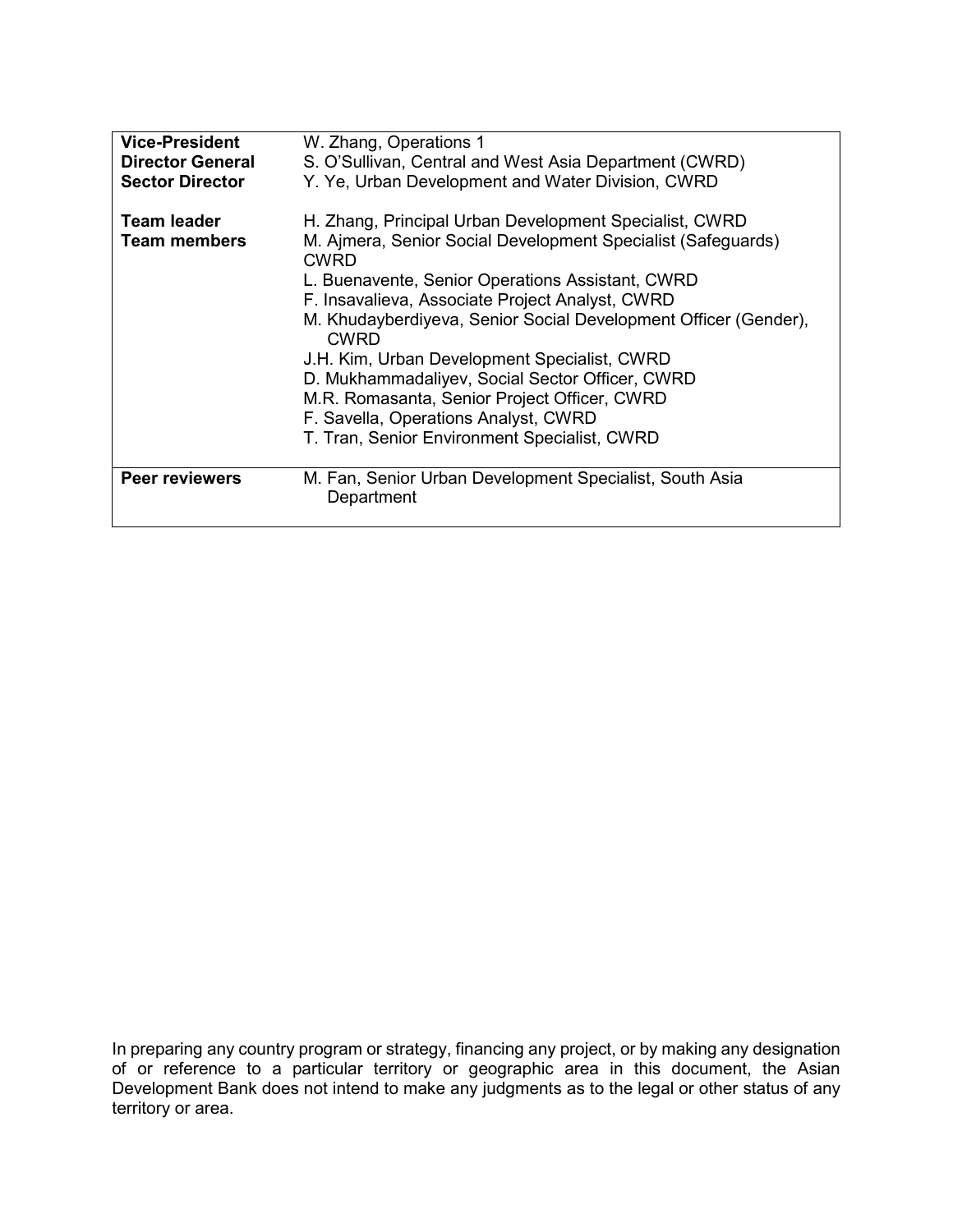## **CONTENTS**

# TRANSACTION TECHNICAL ASSISTANCE AT A GLANCE

| I.  | THE ENSUING PROJECT                      |                       |  |
|-----|------------------------------------------|-----------------------|--|
|     | Rationale<br>Α.                          |                       |  |
|     | B. The Proposed Project                  | $\mathbf{2}^{\prime}$ |  |
| ΙΙ. | THE TECHNICAL ASSISTANCE                 | 3                     |  |
|     | Justification<br>Α.                      | 3                     |  |
|     | <b>Outputs and Activities</b><br>В.      | 3                     |  |
|     | C. Cost and Financing                    | 4                     |  |
|     | <b>Implementation Arrangements</b><br>D. | 4                     |  |
|     | <b>ANNEXURES</b>                         |                       |  |
| 1.  | Cost Estimates and Financing Plan<br>5   |                       |  |
| 2.  | Terms of Reference for the Consultants   |                       |  |

# **Page**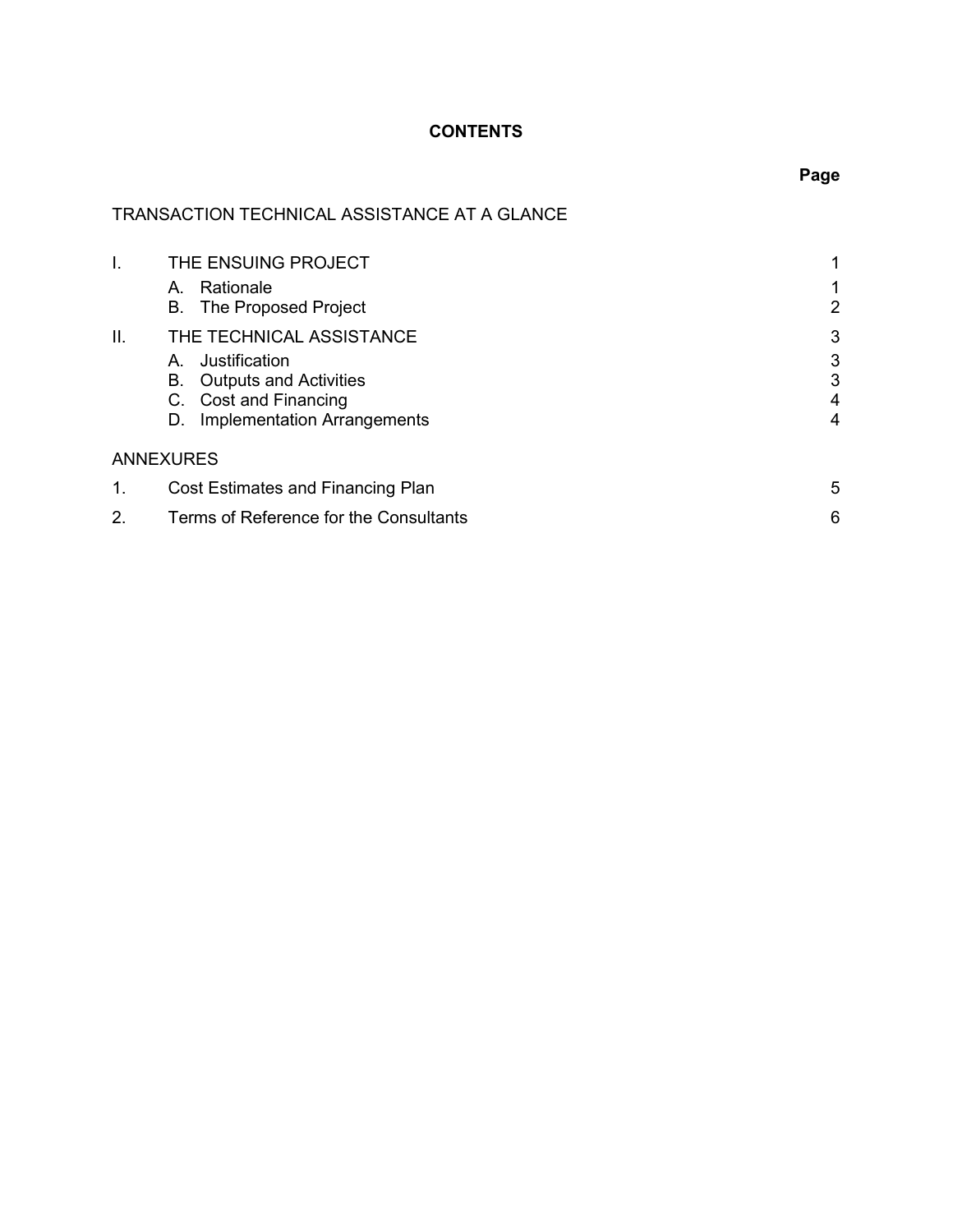#### **TRANSACTION TECHNICAL ASSISTANCE AT A GLANCE**

|   | 1. Basic Data                                                                                                                                |                                                                                                                                                                                                                         |                                   |                                                                                                   | Project Number: 51240-002         |
|---|----------------------------------------------------------------------------------------------------------------------------------------------|-------------------------------------------------------------------------------------------------------------------------------------------------------------------------------------------------------------------------|-----------------------------------|---------------------------------------------------------------------------------------------------|-----------------------------------|
|   | <b>Project Name</b>                                                                                                                          | Second Tashkent Province Water<br>Supply Development Project                                                                                                                                                            | <b>Department</b><br>/Division    | CWRD/CWUW                                                                                         |                                   |
|   | <b>Nature of Activity</b>                                                                                                                    | <b>Project Preparation</b>                                                                                                                                                                                              | <b>Executing</b><br><b>Agency</b> | Agency "Kommunkhizmat" (CSA) formerly<br>Uzbekistan Communal Services Agency<br>"Uzkommunkhizmat" |                                   |
|   | <b>Modality</b>                                                                                                                              | Regular                                                                                                                                                                                                                 |                                   |                                                                                                   |                                   |
|   | Country                                                                                                                                      | Uzbekistan                                                                                                                                                                                                              |                                   |                                                                                                   |                                   |
|   | 2. Sector                                                                                                                                    | Subsector(s)                                                                                                                                                                                                            |                                   |                                                                                                   | <b>ADB Financing (\$ million)</b> |
| ◢ | Water and other urban<br>infrastructure and<br>services                                                                                      | Urban water supply                                                                                                                                                                                                      |                                   | <b>Total</b>                                                                                      | 0.80<br>0.80                      |
|   | 3. Strategic Agenda                                                                                                                          | <b>Subcomponents</b>                                                                                                                                                                                                    |                                   | <b>Climate Change Information</b>                                                                 |                                   |
|   | Inclusive economic<br>growth (IEG)<br>Environmentally<br>sustainable growth<br>(ESG)                                                         | Pillar 2: Access to economic<br>opportunities, including jobs, made<br>more inclusive<br>Global and regional transboundary<br>environmental concerns                                                                    | Project                           | Climate Change impact on the                                                                      | Medium                            |
|   | 4. Drivers of Change                                                                                                                         | <b>Components</b>                                                                                                                                                                                                       |                                   | <b>Gender Equity and Mainstreaming</b>                                                            |                                   |
|   | Governance and<br>capacity development<br>(GCD)<br>Knowledge solutions<br>(KNS)<br>Partnerships (PAR)<br>Private sector<br>development (PSD) | Organizational development<br>Knowledge sharing activities<br>Civil society organizations<br>Implementation<br><b>Private Sector</b><br>Public sector goods and services<br>essential for private sector<br>development |                                   | Effective gender mainstreaming (EGM)                                                              |                                   |
|   | 5. Poverty and SDG Targeting                                                                                                                 |                                                                                                                                                                                                                         | <b>Location Impact</b>            |                                                                                                   |                                   |
|   | Geographic Targeting<br><b>Household Targeting</b><br><b>SDG Targeting</b><br><b>SDG Goals</b>                                               | No<br>No<br>Yes<br>SDG6, SDG8, SDG11, SDG13                                                                                                                                                                             | Rural<br>Urban                    |                                                                                                   | Medium<br>Medium                  |
|   | 6. Risk Categorization                                                                                                                       | Low                                                                                                                                                                                                                     |                                   |                                                                                                   |                                   |
|   |                                                                                                                                              | 7. Safeguard Categorization Safeguard Policy Statement does not apply                                                                                                                                                   |                                   |                                                                                                   |                                   |
|   | 8. Financing                                                                                                                                 |                                                                                                                                                                                                                         |                                   |                                                                                                   |                                   |
|   | <b>Modality and Sources</b>                                                                                                                  |                                                                                                                                                                                                                         |                                   | Amount (\$ million)                                                                               |                                   |
|   | <b>ADB</b>                                                                                                                                   |                                                                                                                                                                                                                         |                                   |                                                                                                   | 0.80                              |
|   |                                                                                                                                              | Transaction technical assistance: Technical Assistance Special Fund                                                                                                                                                     |                                   |                                                                                                   | 0.80                              |
|   | Cofinancing<br>None                                                                                                                          |                                                                                                                                                                                                                         |                                   |                                                                                                   | 0.00<br>0.00                      |
|   | Counterpart                                                                                                                                  |                                                                                                                                                                                                                         |                                   |                                                                                                   | 0.00                              |
|   | None                                                                                                                                         |                                                                                                                                                                                                                         |                                   |                                                                                                   | 0.00                              |
|   | <b>Total</b>                                                                                                                                 |                                                                                                                                                                                                                         |                                   |                                                                                                   | 0.80                              |
|   |                                                                                                                                              |                                                                                                                                                                                                                         |                                   |                                                                                                   |                                   |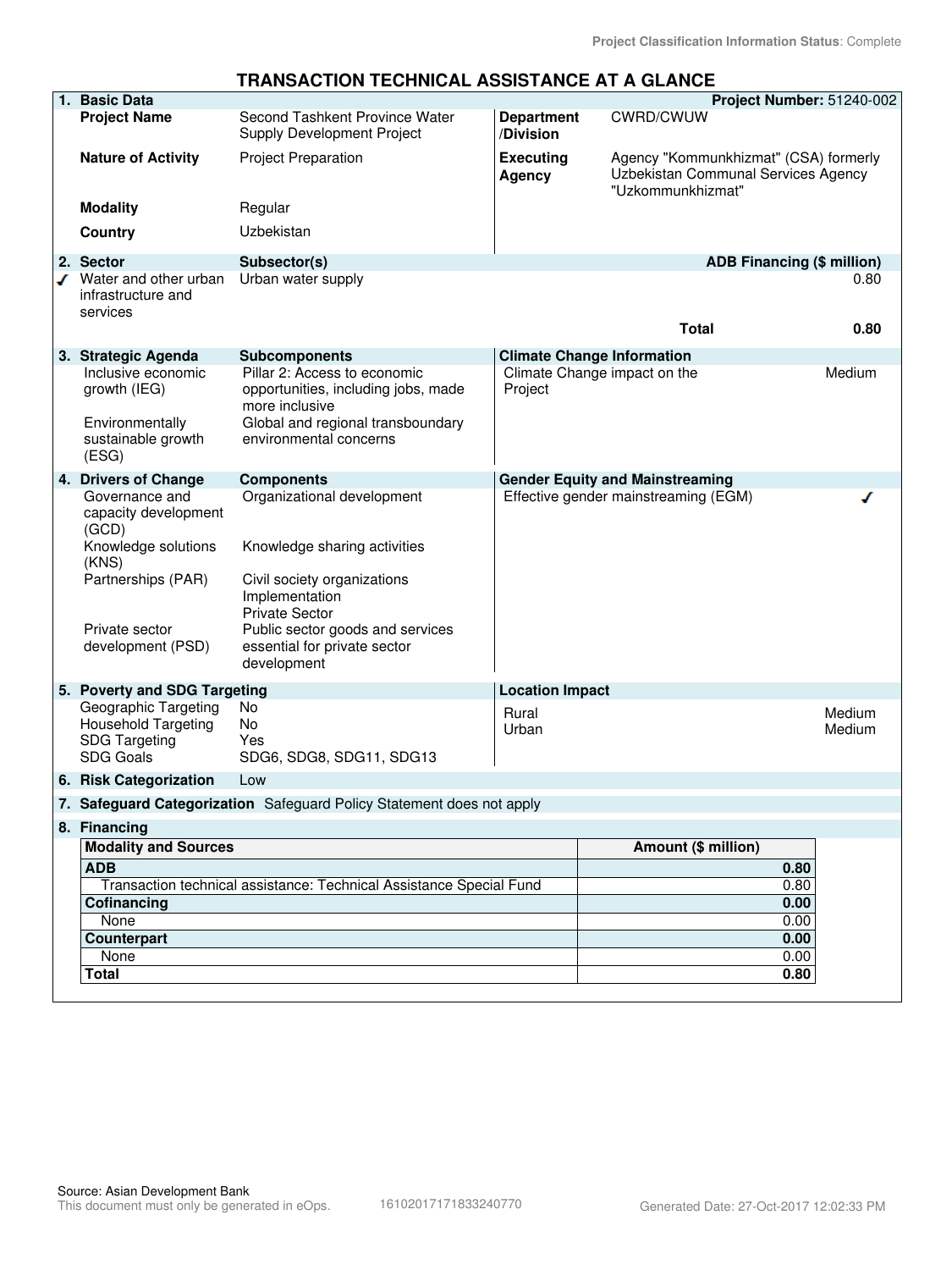#### **I. THE ENSUING PROJECT**

#### **A. Rationale**

1. The government of the Republic of Uzbekistan has requested the Asian Development Bank (ADB) to provide support by lending for the proposed Second Tashkent Province Water Supply Development Project.<sup>1</sup>

2. Uzbekistan is one of Central Asia's fastest growing economies. The nation's key economic driver is Tashkent Province, the nation's largest urban agglomeration and most economically advanced region.<sup>2</sup> Together with Tashkent City, the nation's capital, the province generates almost 30% of the nation's total gross domestic product (GDP). The province is experiencing rapid urban growth, notably along its southwestern urban corridor, however its potential is being constrained by a pervasive shortage of urban services, particularly in water supply and sanitation (WSS).

3. Currently, many of the province's consumers endure irregular, intermittent, and poor quality water. Much of the province's water supply infrastructure has deteriorated significantly, resulting in unreliable services, high water losses, and heightened pollution risks. In many districts, households and businesses are hampered by frequent water supply interruptions, forcing them to use alternative water supply sources. Historically, the WSS sector has endured fragmented and dysfunctional regulatory and institutional frameworks, limited sector planning capabilities, weak coordination and oversight, and unclear and ineffective regulatory compliance mechanisms. WSS service delivery institutions have historically performed poorly. Funding constraints have also been acute, exacerbated by low tariff levels and tariff collection efficiencies, limited public funding, and a virtually absent private sector. Significant inequalities also exist in WSS service provision, particularly between urban and rural areas, and stakeholder involvement in the sector has been limited.

4. The districts of Yangiyul and Chinaz, the two districts of Tashkent Province targeted by this project, also suffer from these challenges. Yangiyul district's groundwater-sourced water supply systems are severely dilapidated, with three of its five larger systems operating below 50% capacity, and an estimated 70% of the pumping equipment of its 20 smaller water supply systems requiring replacement.<sup>3</sup> In Chinaz, only 8 of the 13 production wells of its 3 main wellfields are operational.<sup>4</sup> Although some areas in Chinaz reportedly enjoy adequate water availability, other urban areas suffer from water rationing. These deficiencies severely undermine WSS service standards, resulting in deteriorating public health conditions, water access inequality, and constrained economic growth.

5. **Current Intervention.** The government, through the assistance of the Asian Development Bank (ADB),<sup>5</sup> has responded to sector challenges by reorganizing and consolidating WSS sector institutions, and implementing sector-wide management, financial and cost recovery reforms.

 1 The project is included in the country operations business plan, 2018-2020, for Uzbekistan.

<sup>2</sup> Tashkent Province's population is estimated to be 5.253 million (*www.citypopulation.de*).

 $3$  Coupled with this are water quality concerns, as available water quality data indicates that total dissolved solids in groundwater at one of its wellfields is close to the maximum allowable limit for drinking water.

<sup>4</sup> In addition, about half of its transmission and distribution mains require immediate replacement, with many of its transmission main terminal branches being out of service for over 20-years.

<sup>&</sup>lt;sup>5</sup> The ADB and government have collaborated closely since 2000 with over \$500 million invested in the rehabilitation and expansion of WSS infrastructure. This assistance has benefitted over five million residents, providing them with safer and more reliable WSS services.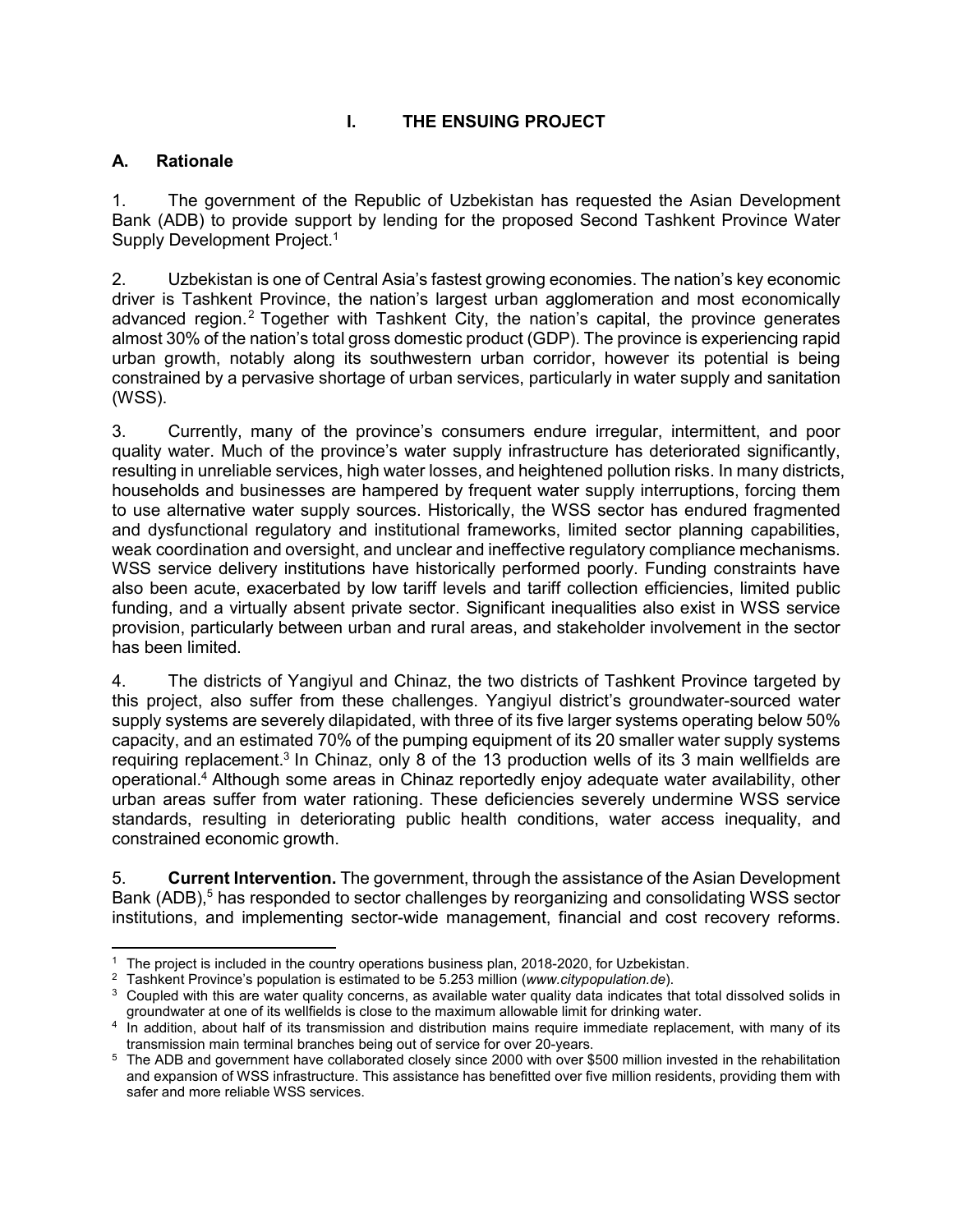Initial reforms have focused on institutional consolidation and strengthening, and were supported by the ADB-financed Water Supply and Sanitation Services Investment Program in 2009–2018.<sup>6</sup> In the second phase of the reforms, the government is overhauling the wider WSS institutional framework, notably through the creation of a new ministry, the Ministry of Housing and Communal Services (MHCS).<sup>7</sup>

6. These reforms are yielding substantial improvements in Tashkent Province through the operationalization and capacity strengthening of the Tashkent Provincial *Suvokova* (TPS), which is responsible for all WSS services throughout the province.<sup>8</sup> The TPS is also being supported through the ADB-funded Tashkent Province Water Supply Development Project,<sup>9</sup> which is (i) improving the financial, operational and system management of the TPS, and (ii) revitalizing the water supply systems of Kibray and Zangiota, two of the four districts of the Kadiyra regional water supply system that supplies water to an important economic growth corridor, extending from Tashkent City to the district of Chinaz at the southwest.

7. The proposed project, which is the second phase of the Tashkent Province Water Supply Development Project, will revitalize the water supply systems of the other two districts of the Kadiyra regional water supply system, namely Chinaz and Yangiyul.<sup>10</sup> It will complement the first phase of the project to provide reliable and sustainable water supply services along the entire economic growth corridor, which has been prioritized for water supply improvements due to its economic importance, proximity to regional water sources, and poor WSS standards. In addition, the proposed project will provide supplemental capacity support to further increase the sustainability of the TPS. A separate knowledge and support technical assistance (KSTA), to be financed by the People's Republic of China (PRC) Fund, will also support the strengthening of overall policy and planning in the WSS sector.

#### **B. The Proposed Project**

8. The project accords with the ADB Water Operational Plan 2011-2020,<sup>11</sup> and is included in the country operations business plan, 2018-2020, for Uzbekistan. It is aligned with the following impact: improved health and living conditions in Tashkent Province. The expected outcome of the project is improved and expanded access to reliable and affordable water supply services in the Chinaz and Yangiyul districts. The outcome will be achieved through the following outputs: (i) water supply system rehabilitated and operational in the Chinaz and Yangiyul districts, and (ii) efficiency and sustainability of TPS and its Chinaz and Yangiyul district branches improved. The project will also strengthen the project management and implementation capacity of TPS.

<sup>-</sup>6 Lessons learned from previous ADB experience include the need to (i) reduce project commencement delays due to lengthy government approval procedures, (ii) ensure project coordination unit staff salaries are competitive and include incentives, (iii) adopt least-cost design and implementation solutions, and (iv) provide training for project implementation personnel.

<sup>7</sup> The MHCS manages government policy and interdepartmental coordination for housing and other communal services sectors, including WSS, designs and implements infrastructure programs, is instrumental in improving regulatory frameworks, and arranges and coordinates training and vocational development initiatives. Reporting directly to the MHCS is the Agency "*Kommunhizmat*" (CSA), which is responsible for the implementation of ADB and other externally funded projects

 $8$  The TPS has progressed rapidly to implement key reforms: completing inventories of its district branches, expanding its consumer base, increasing tariffs and improving tariff collection efficiencies, absorbing smaller water supply systems, and recruiting key personnel.

<sup>9</sup> ADB. 2016. Report and Recommendation of the President to the Board of Directors: Proposed Loan to the Republic of Uzbekistan: Tashkent Province Water Supply Development Project. Manila.

<sup>&</sup>lt;sup>10</sup> Proiect water sources will include surface water extraction from the Chirchiq River, supplemented by groundwater extraction from nearby aquifers.

<sup>&</sup>lt;sup>11</sup> Including its consistency with its results framework impact and outcomes.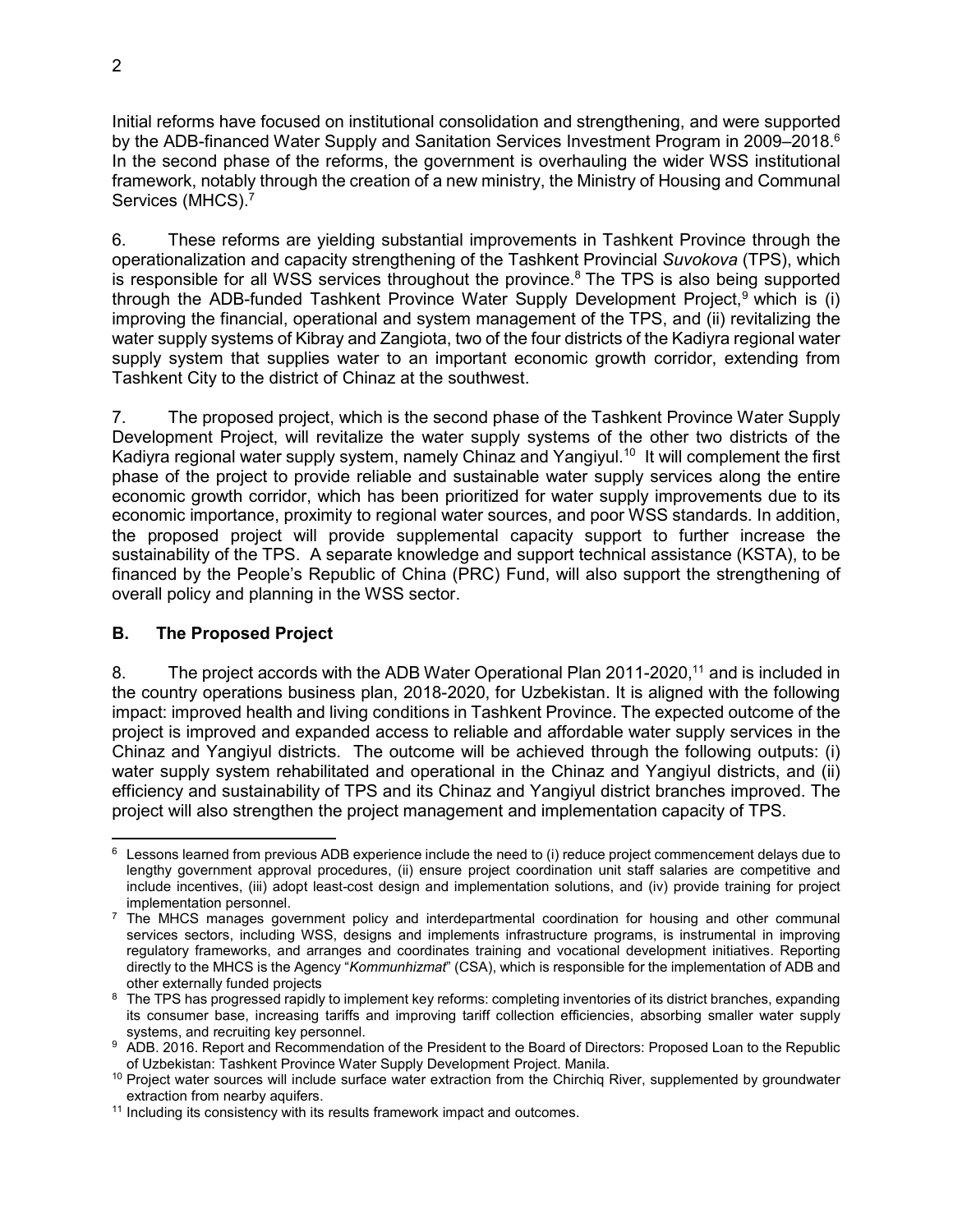#### **C. Proposed Financing Plans and Modality**

9. The total project cost is estimated to be \$173.0 million. The government has requested ADB for a loan of approximately \$143.0 million, with the exact amount to be confirmed following completion of project preparatory and feasibility activities. Co-financing opportunities will be discussed during the project preparation. The indicative financing plan is in Table 1.

| <b>Table 1: Indicative Financing Plan</b>                       |                        |                              |  |
|-----------------------------------------------------------------|------------------------|------------------------------|--|
| <b>Source</b>                                                   | Amount<br>$$$ million) | <b>Share of Total</b><br>(%) |  |
| Asian Development Bank                                          |                        |                              |  |
| Ordinary capital resources (Concessional loan)                  | 143.0                  | 82.7                         |  |
| Government <sup>a</sup>                                         | 30.0                   | 17.3                         |  |
| Total                                                           | 173.0                  | 100.0                        |  |
| <sup>a</sup> Government contribution includes taxes and duties. |                        |                              |  |

Source: Asian Development Bank estimates.

#### **D. Proposed ADB Financing and Linkage with Country Business Operations Plan**

10. The proposed project is included in the country operations business plan, 2018-2020, for Uzbekistan.

#### **II. THE TECHNICAL ASSISTANCE**

#### **A. Justification**

A transaction technical assistance (TRTA) will be required for feasibility assessment and project preparation. In accordance with ADB requirements, this will (i) design and implement field surveys and conduct analyses; (ii) complete institutional, financial, economic and procurement assessments; (iii) conduct safeguards due diligence; (iv) prepare a feasibility assessment report incorporating technical, institutional, financial, economic, gender, social, and environmental documentation, $12$  and (v) facilitate initial project implementation.

#### **B. Outputs and Activities**

11. **Output 1: Water supply system rehabilitated and operational in the Chinaz and Yangiyul districts,** including the construction or rehabilitation of least cost water supply infrastructure incorporating water intakes, water mains, water distribution systems, consumer connections and other water supply infrastructure.

12. **Output 2: Efficiency and sustainability of TPS and its Chinaz and Yangiyul district branches improved,** by establishing benchmarking, improving strategic planning, exploring the potential to commercialize TPS, and introducing advanced IT technology in TPS operations and management.

13. Project management and implementation capacity will also be strengthened, including the engagement of international project management consultants, and provision of trainings.

14. Consultants will be recruited through output-based contracts to implement the TRTA. The major outputs and activities of the TRTA are summarized in Table 2.

<sup>-</sup><sup>12</sup> Environmental impacts will be considered, including the potential impacts of wastewater, which is to be addressed in subsequent investment phases.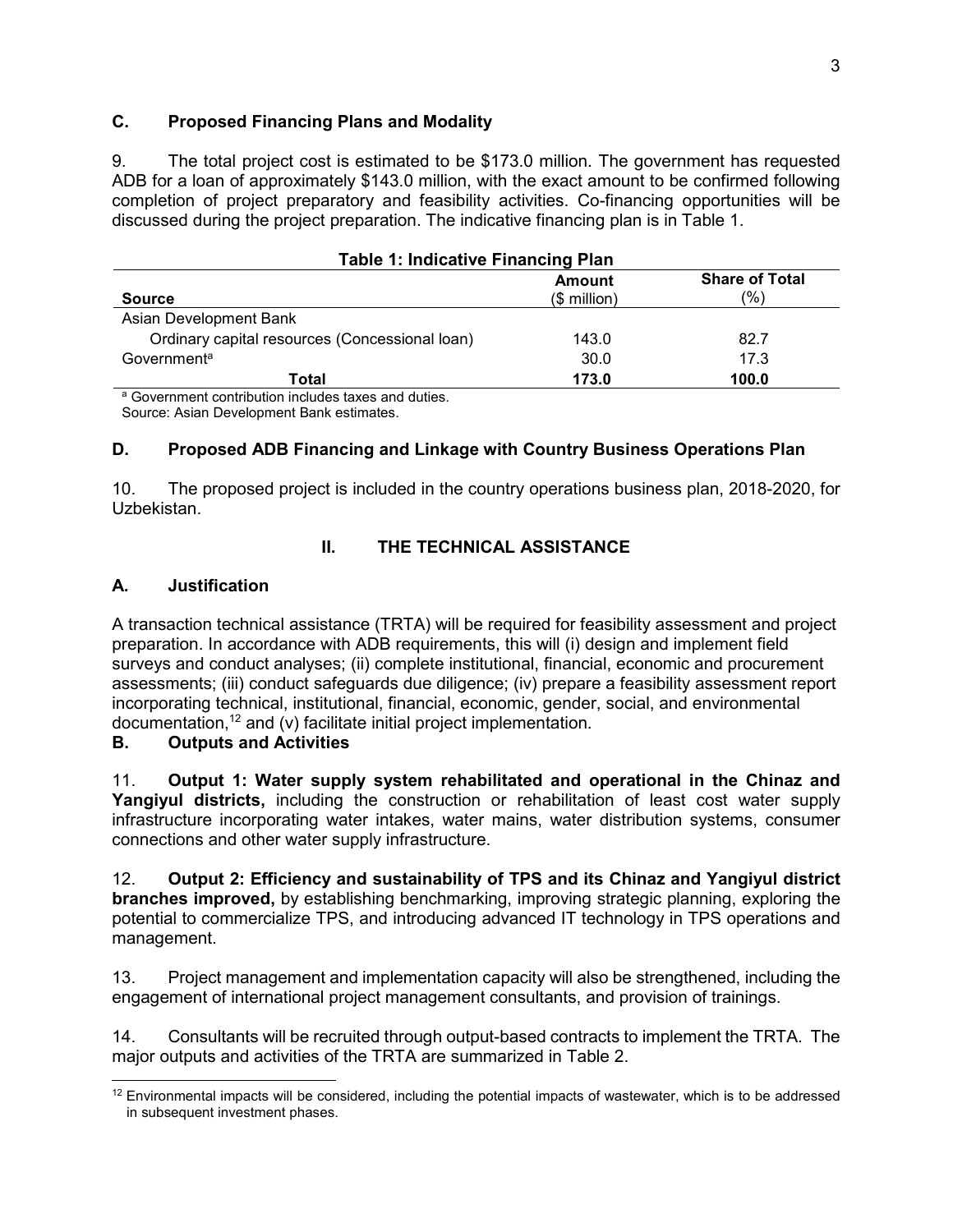| <b>Major Outputs</b>  | <b>Delivery Dates</b> | <b>Key Activities with Milestones</b>            |
|-----------------------|-----------------------|--------------------------------------------------|
| 1. Inception report   | February 2018         | 1.1 Review of existing project and policies      |
|                       |                       | 1.2 Submission of workplan and activity timeline |
| 2. Interim report     | March 2018            | 2.1 Field assessments, surveys, analyses         |
|                       |                       | 2.2 Submission of due diligence reports          |
|                       |                       | including technical, institutional, financial,   |
|                       |                       | economic, procurement, environmental,            |
|                       |                       | social, gender and involuntary resettlement      |
| 3. Draft final report | April 2018            | 3.1 Submission of revised due diligence reports  |
|                       |                       | and draft RRP linked documents                   |
| 4. Final report       | October 2018          | 4.1 Completion of RRP linked documents           |
|                       |                       | 4.2 Support to enhance project readiness and     |
|                       |                       | implementation                                   |

**Table 2: Summary of Major Outputs and Activities**

RRP = Report and Recommendation of the President to the Board of Directors Source: Asian Development Bank.

#### **C. Cost and Financing**

15. The TRTA is estimated to cost \$1.0 million equivalent, of which \$0.8 million will be financed on a grant basis by ADB's Technical Assistance Special Fund (TASF-VI). The key expenditure items are listed in Annexure 1. The TRTA proceeds shall be disbursed in accordance with the ADB TA Disbursement Handbook (May 2010, as amended from time to time). The government will provide counterpart support in the form of counterpart staff and other in-kind contributions. The government was informed that approval of the TRTA does not commit ADB to finance any ensuing project.

#### **D. Implementation Arrangements**

16. The ADB will administer the TRTA. The Urban Development and Water Division of the Central and West Asia Department will select, supervise and evaluate the consultants. The TRTA implementation period will be from November 2017 to September 2019. The CSA will be the lead counterpart agency for the TRTA. The consultants will report to the ADB and the CSA, and will liaise closely with other government agencies as required. The CSA will: (i) appoint a project director/coordinator and counterpart staff, who will work closely with the consultants and support them as required, and (ii) provide project-related data, information and technical support as required.

17. ADB will engage the individual consultants in accordance with ADB Procurement Policy (2017, as amended from time to time) and the associated Project Administration Instructions/TA Staff Instructions. Any equipment purchased under the TRTA project will be turned over to the CSA at the completion of the TRTA. ADB will be the executing agency. It will administer the TRTA (including the engagement of individual consultants) in coordination with the CSA, which will be the implementing agency.

18. The proposed TRTA processing and implementation schedule is listed in Table 3.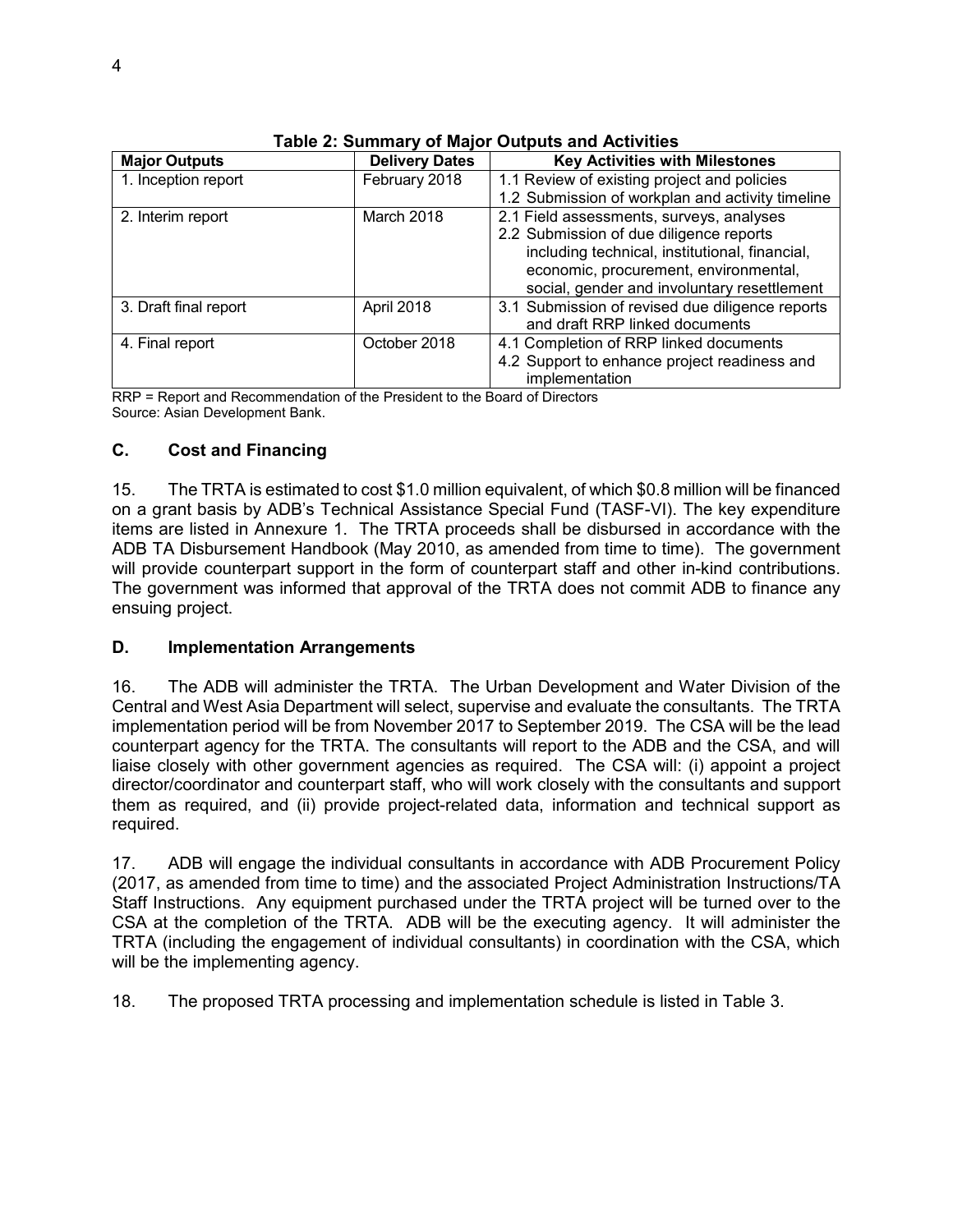| <b>Aspects</b>                      | <b>Arrangements</b>                                                   |                  |                 |  |
|-------------------------------------|-----------------------------------------------------------------------|------------------|-----------------|--|
| Indicative implementation period    | November 2017 - September 2019                                        |                  |                 |  |
| Executing agency                    | ADB                                                                   |                  |                 |  |
| Implementing agencies               | CSA                                                                   |                  |                 |  |
| Consultants                         | To be selected and engaged and managed by ADB                         |                  |                 |  |
|                                     | Individual                                                            | 38 person-months | \$0.430 million |  |
|                                     | International (Individual)                                            | 18 person-months | \$0.360 million |  |
|                                     | National (Individual)                                                 | 20 person-months | \$0.070 million |  |
| Procurement                         | To be procured by consultants, and ADB                                |                  |                 |  |
|                                     | Shopping                                                              |                  | \$0.025 million |  |
| Advance contracting and retroactive | Not applicable                                                        |                  |                 |  |
| financing                           |                                                                       |                  |                 |  |
| <b>Disbursement</b>                 | The TRTA resources will be disbursed following ADB's Technical        |                  |                 |  |
|                                     | Assistance Disbursement Handbook (2010, as amended from time to       |                  |                 |  |
|                                     | time).                                                                |                  |                 |  |
| Asset turnover or disposal          | Equipment and goods purchased through the TRTA will be handed over    |                  |                 |  |
| arrangement upon TRTA completion    | to the executing agency in accordance with ADB's Administrative Order |                  |                 |  |
|                                     | Number 4.02.                                                          |                  |                 |  |

#### **Table 3: Implementation Arrangements**

ADB = Asian Development Bank; CSA = Agency "*Kommunhizmat*"; TRTA = transaction technical assistance Source: Asian Development Bank estimates.

19. **Consulting services.** It is expected that 18 person-months of international and 20 person-months of national consultants are required. In view of the business environment and following previous project practices, all consultants will be recruited individually to prepare documents for technical feasibility, financial and economic viability, safeguards and capacity assessment and strengthening.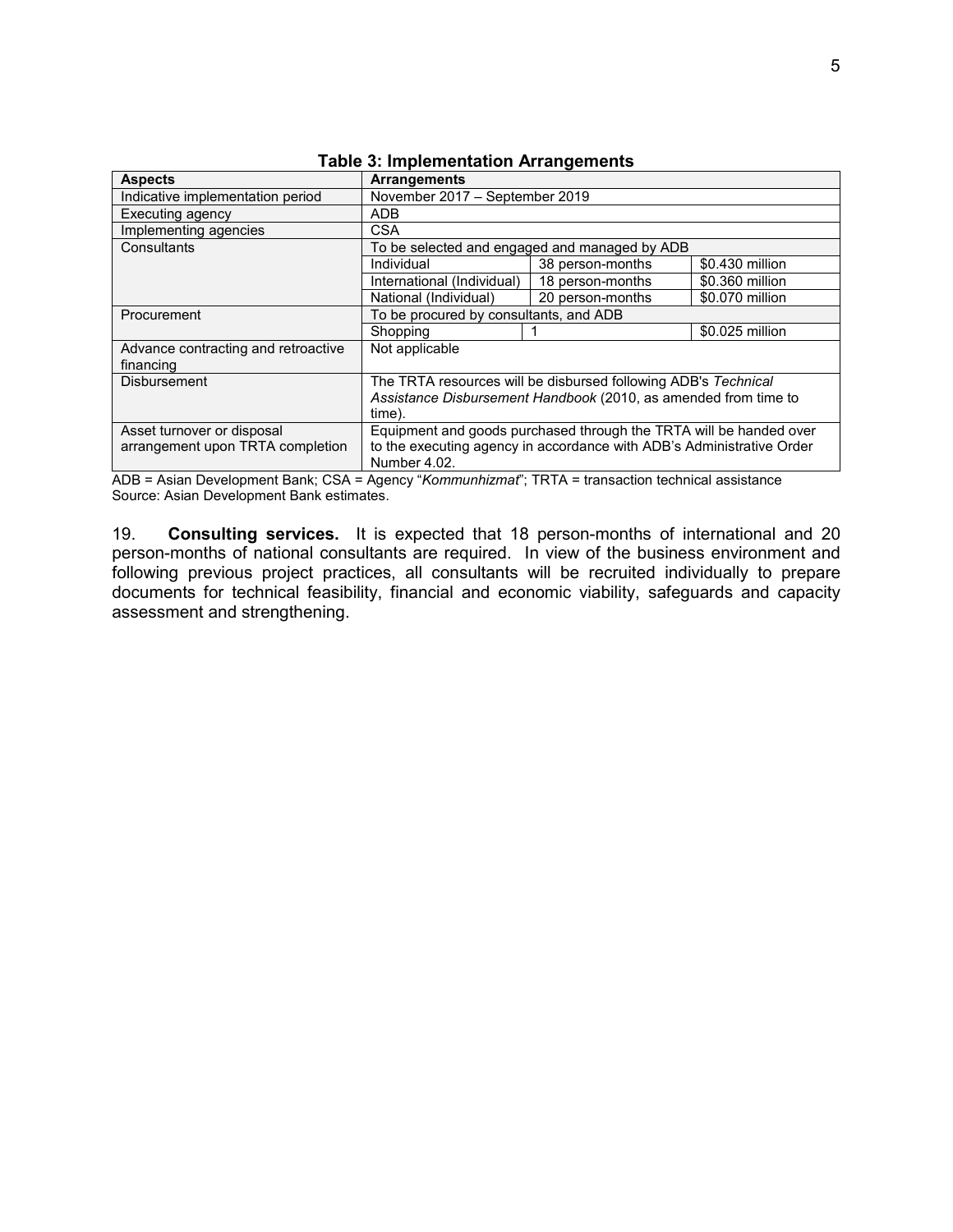#### **COST ESTIMATES AND FINANCING PLAN**  (\$'000)

**Item 2006 In the USA of the USA of the USA of the USA of the USA of the USA of the USA of the USA of the USA of the USA of the USA of the USA of the USA of the USA of the USA of the USA of the USA of the USA of the USA** A. **Asian Development Bank**<sup>a</sup> 1. Consultants a. Remuneration and per diem i. International consultants 360.0 ii. National consultants **70.0** and 70.0 b. Out-of-pocket expenditures<br>i. International and loca International and local travel **93.0** and  $\overline{a}$  93.0 ii. Reports and communications  $\mu$  is a set of the set of the set of the set of the set of the set of the set of the set of the set of the set of the set of the set of the set of the set of the set of the set of the set 2. Equipment<sup>b</sup> 3. Surveys 130.0 4. Training, seminars, and conferences 45.0 5. Miscellaneous administration, office accommodation  $\&$  support costs<sup>c</sup> 28.0 6. Contingencies 14.0 **Total 800.0**

Note: The technical assistance (TA) is estimated to cost \$0.800 million, of which contributions from the Asian Development Bank are presented in the table above.

The government will provide counterpart support in the form of counterpart staff and other in-kind contributions. a Financed by the Asian Development Bank's Technical Assistance Special Fund (TASF-VI).

Source: Asian Development Bank estimates.

**b Desktop and laptop computers with software, Multifunction printer (printer, copy, fax and scanner), Lab Testing** Equipment, Office furniture and fixtures.

c This will cover office rental and office supplies and stationary.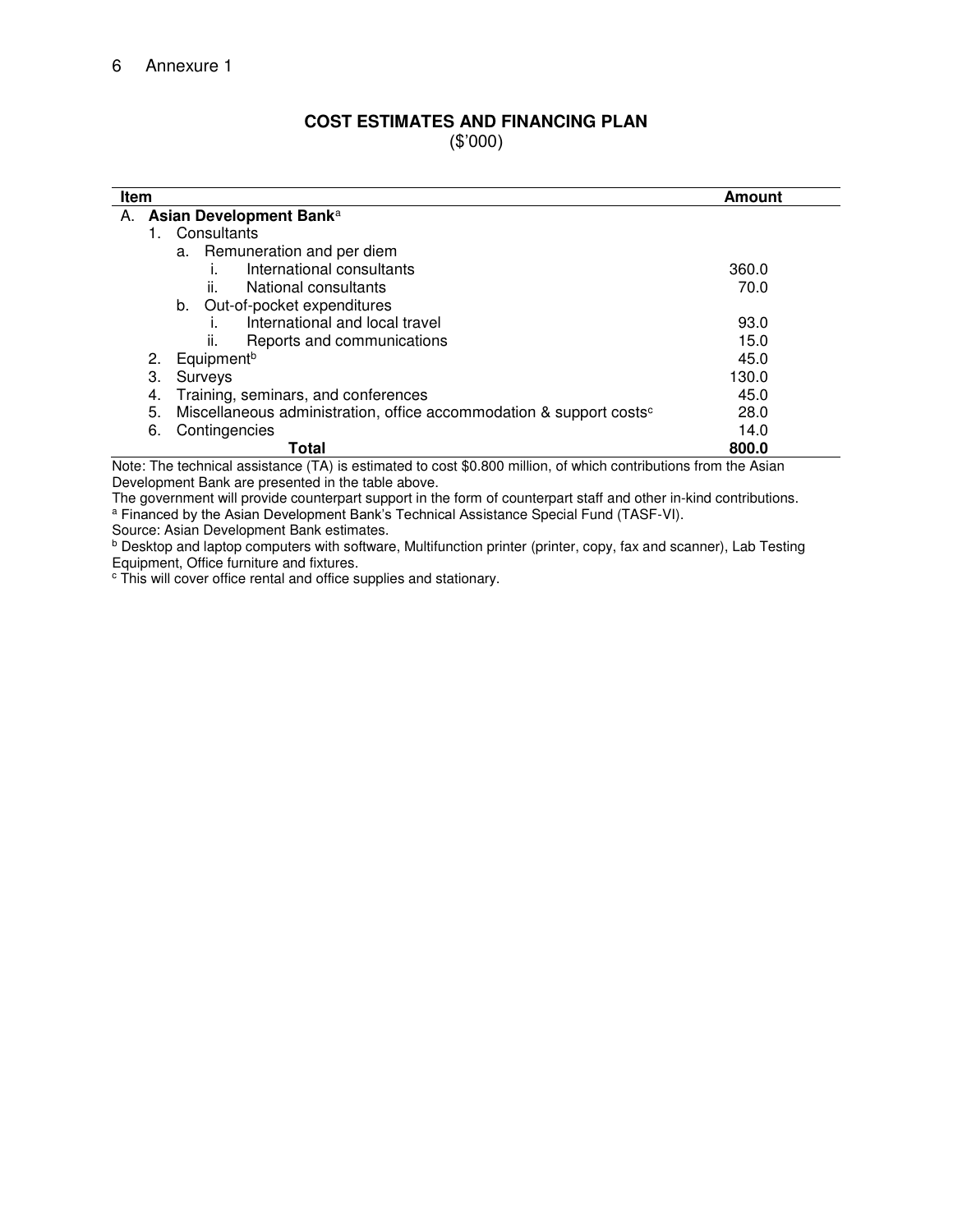#### **OULTINE TERMS OF REFERENCE SECOND TASHKENT PROVINCE WATER SUPPLY DEVELOPMENT PROJECT**

1. The TRTA team will consist of 11 international and 8 national consultants. Due to the complexity of the project and the tight processing timeline, these consultants will be recruited on an individual basis. The total input will be 18.5 international person-months and 20 national person-months. ADB will recruit individual consultants in accordance with ADB's Procurement Policy (2017, as amended from time to time) and the associated Project Administration Instructions/TA Staff Instructions.

| <b>Summary of Consulting Services Requirement</b> |                                               |             |  |  |
|---------------------------------------------------|-----------------------------------------------|-------------|--|--|
| No.                                               | <b>Expertise</b>                              | Inputs (PM) |  |  |
| International                                     |                                               |             |  |  |
| 1                                                 | Team Leader and Water Supply Engineer         | 4           |  |  |
| 2                                                 | Institutional Specialist (2 positions)        | 3           |  |  |
| 3                                                 | <b>Project Financial Specialist</b>           | 2           |  |  |
| 4                                                 | Project Economist                             | 1           |  |  |
| 5                                                 | <b>Environment Specialist</b>                 | 2           |  |  |
| 6                                                 | Social Safeguard (Resettlement) Specialist    | 1.5         |  |  |
| 7                                                 | Social Development and Gender Specialist      | 1           |  |  |
| 8                                                 | <b>Climate Change Specialist</b>              |             |  |  |
| 9                                                 | Project Management Specialist (2 positions)   | 3           |  |  |
|                                                   | <b>Subtotal</b>                               | 18.5        |  |  |
| National                                          |                                               |             |  |  |
| 1                                                 | Municipal Civil Engineer (Technical reviewer) | 2           |  |  |
| 2                                                 | Water Supply Engineer (2 positions)           | 6           |  |  |
| 3                                                 | Hydraulic Engineer (system simulation expert) | 1           |  |  |
| 4                                                 | Project Financial and Economy Specialist      | 3           |  |  |
| 5                                                 | <b>Procurement Specialist</b>                 | 3           |  |  |
| 6                                                 | Social Development and Gender Specialist      | 3           |  |  |
| 7                                                 | <b>Resettlement Specialist</b>                | 2           |  |  |
|                                                   | <b>Subtotal</b>                               | 20          |  |  |

Source: ADB staff estimates.

#### **A. INTERNATIONAL CONSULTANTS**

2. **Team Leader/Water Supply Engineer** (4 person-months) - Under the FS, the team leader and will carry out the following tasks:

- (i) coordinate, manage, and supervise the overall project activities of the consulting team;
- (ii) liaise with Communal Services Agency, Tashkent Province Suvokova Public Water Supply Company, other ministries and other relevant government agencies, ADB as well as other project stakeholders; keep representatives of both the executing agency (EA) and implementing agency (IA) well informed on alternative development options, perspectives and of any other potential difficulties that could arise at any time during the preparation of the FS;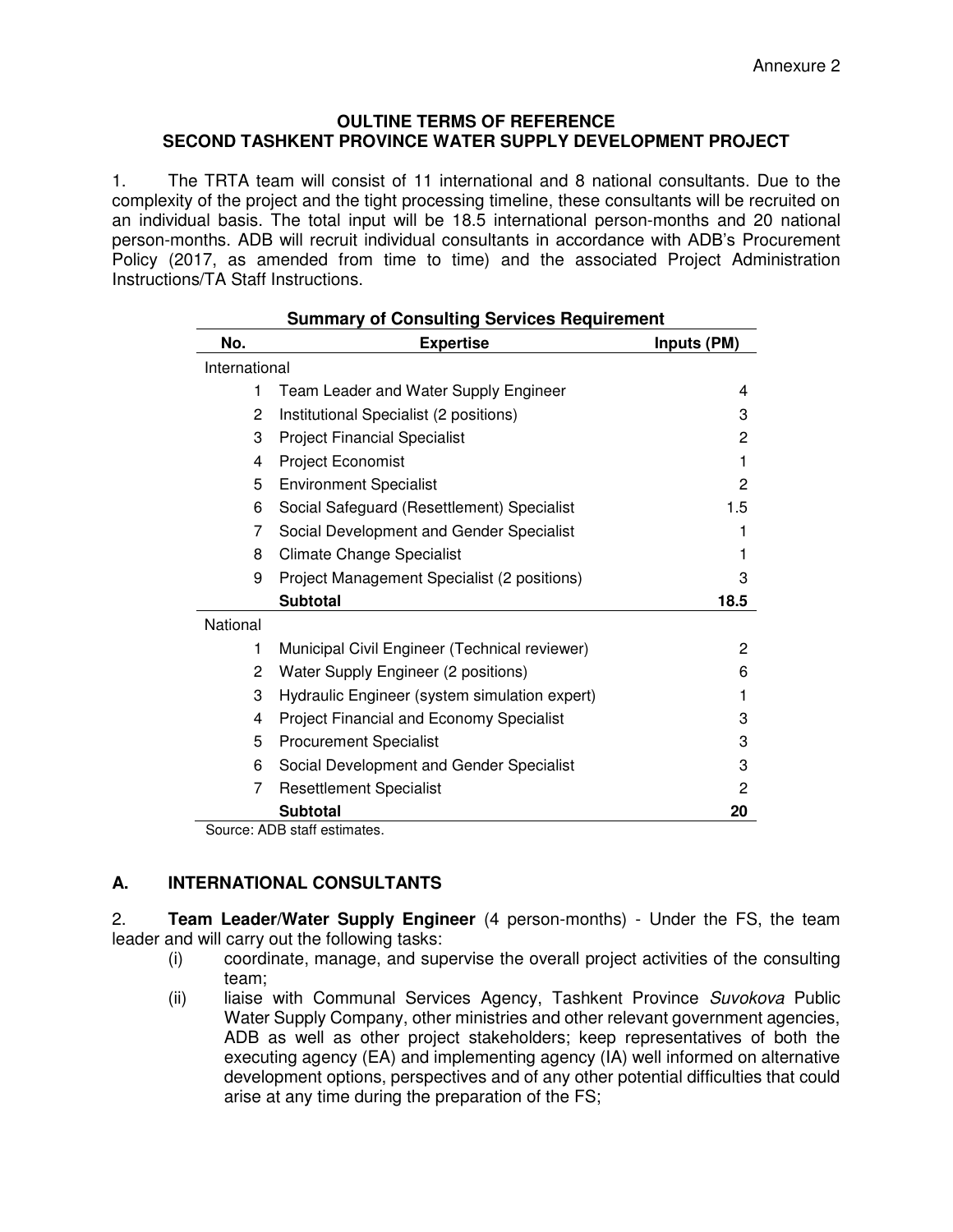- (iii) prepare activity flow charts and revised personal assignment schedules; ensure the quality and timely delivery of the required deliverables, workshops, and other outputs as set in the activity charts;
- (iv) ensure that standards and procedures adopted in FS are conform with national norms and international standards as required;
- (v) provide support to and advise ADB missions, lead and participate in meetings, carry out field visits, and draft or revise sector-related reports as required;
- (vi) review the progress of work of the national team of water supply engineers and surveyors and ensure timely delivery of the results of the surveys, the preparation of layouts and cost estimates;
- (vii) provide inputs in formulating and assessing alternative development schemes, carrying out cost-comparison analysis and selecting the alternatives;
- (viii) review water demand projections and the hydraulic calculations carried out by the national team engineers and make sure that pipelines, reservoirs and pumping stations are dimensioned in order to satisfy the projected average and maximum day and hour water demand;
- (ix) ensure permanent and efficient interactions between the water supply engineers, the safeguard and environment specialists, and the financial and economy specialists;
- (x) interact with the institutional specialists and participate in the review of the legal, regulatory, and financial framework for the sector, and determine areas for improvement in urban water supply and sanitation;
- (xi) work closely with the water treatment expert and evaluate technical options for water treatment that are cost-effective and sustainable;
- (xii) work closely with the hydrogeologist and review the intermediate results of the hydrogeological surveys; examine alternative solutions for groundwater development and approve final hydrogeological reports;
- (xiii) provide suggestions and inputs to institutional experts in order to identify specific
- (xiv) needs and to tailor suitable capacity building programs targeting particularly; (a) financial sustainability, (b) tariff setting, (c) system management, and (d) utility management;
- (xv) provide inputs to the institutional and financial experts to tailor a program for strengthening institutional structure and implementation capacity with respect to financial sustainability and tariff setting, governance, utility performance, and private sector participation;
- (xvi) provide guidance and technical support in preparing a comprehensive FS feasibility study including preliminary conceptual technical engineering layouts of the planned infrastructure in support of the investment program;
- (xvii) provide support and guidance to the national Procurement expert for the: assessment of the procurement capacity of both EA and IA, preparation of contract packaging, arrangements for project implementation, project implementation schedule, scope of work for Consultants;
- (xviii) lead workshops and/or seminars about the project addressed the EA, IA, ADB and other project stakeholders;
- (xix) coordinate and provide inputs to the preparation of intermediate and final reports on the FS; and
- (xx) coordinate water resources studies that demonstrate long term availability of the water resources for domestic water supply and studies on competitive use of water.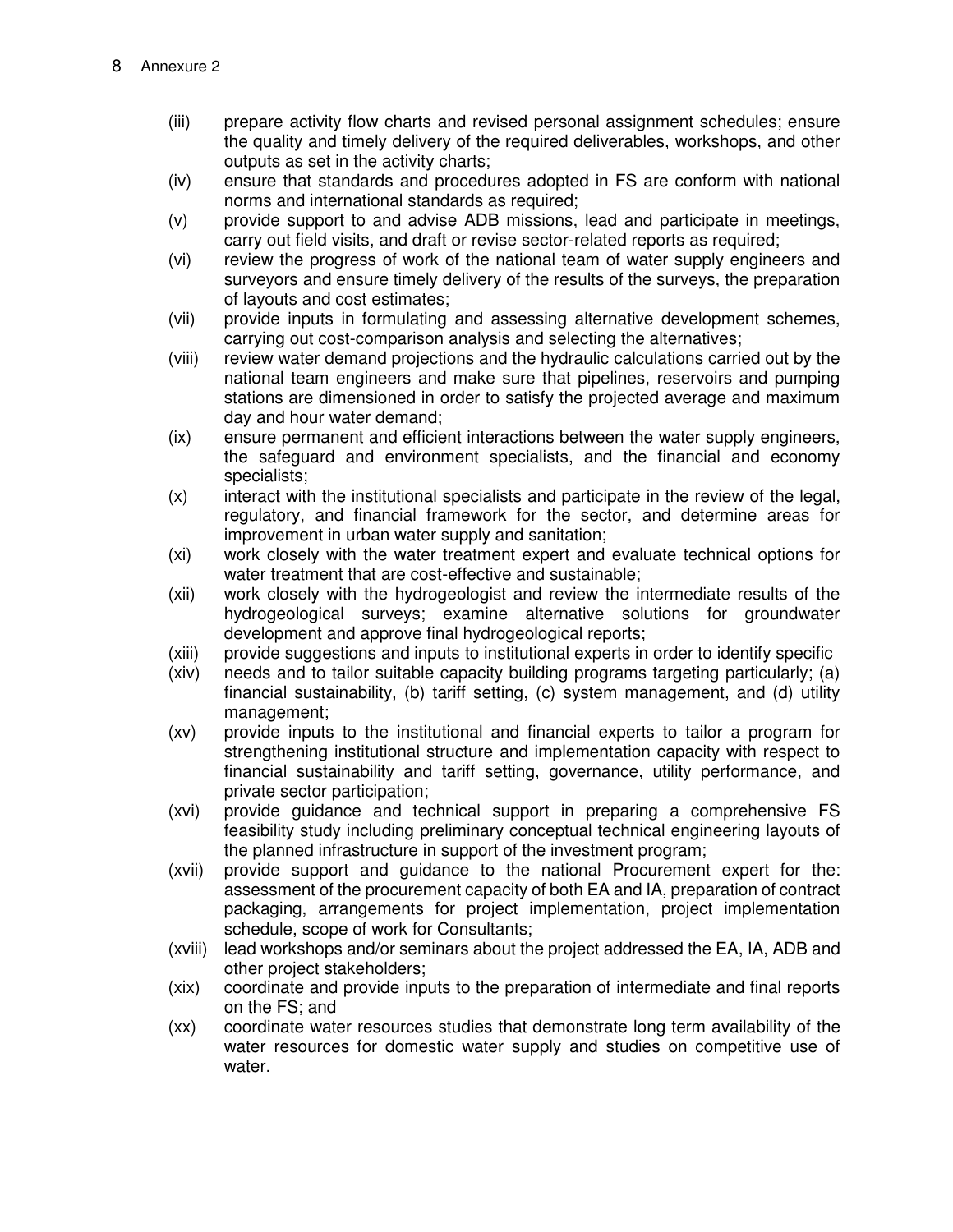3. **Institutional Specialists** (2 positions, 1.5 person-months each) - The Institutional Specialists will carry out the following main tasks:

- (i) review the recent regulatory framework in the Water Supply sector with particular concern to recent Decrees of Cabinet of Ministers (DCM) in the sector (particularly examine changes/proposals in the Legal agreements and Fiduciary control as per DCM No. 306, to improve structure and management of WSS enterprises, and No. and 334 to improve mechanisms of finance from international donors) and assess the adequacy of the recent reform for the water supply sector;
- (ii) carry out dedicated interviews and evaluate the management and operational capability of the current water utility management;
- (iii) identify weaknesses within the management, administration, planning and maintenance groups and propose measures and means to improve the institutional and capacity in areas identified as insufficient or weak with the purpose to ensure effective and sustainable implementation of the investment program;
- (iv) propose mechanisms aimed to foster improved coordination among various organizations and stakeholders involved in the water supply and sanitation sector;
- (v) assess the O&M capacity of the lower tier of the water supply management, particularly at WDCs and HH connections;
- (vi) identify and propose capacity building programs addressed to both: a) the management, and b) the operational staff of the provincial *suvokova* taking also into account needs for improving operation and maintenance capacity of the personnel assigned to the districts' suvokovas branches;
- (vii) work in coordination with the team leader and the FS engineering staff to identify specific needs for technical capacity building that will be provided to the *suvokovas* personnel in charge of operation and maintenance through on-the-job training during construction or specifically tailored training inland or abroad, in order to secure sustainable operation and management of the assess in the long term;
- (viii) prepare outlines of the capacity building programs proposed to be implemented during the construction phase and further, as required, as well as matrix-type summaries and cost estimates of such capacity building programs with relevant schedule of implementation;
- (ix) identify the needs for consulting specialists, both national and international, required to be assigned under the detailed design and construction supervision program of the Project to ensure the proper implementation of the Capacity Building Program, which will be finalized under the detailed design and further implemented under the construction phase of the project, and prepare a descriptive scope of work for said experts;
- (x) propose institutional / structural arrangements to be applied for the construction of the water supply facilities being financed under the ADB Loan; and
- (xi) provide inputs to periodic and final reports as well as to workshops, as needed.

4. **Project Financial Specialist** (2 person-months) - Under the FS, the International Project Finance Specialist will:

(i) update existing financial management capacity assessment of the EA and the IA for the project in accordance with ADB's Technical Guidance Note (TGN) for Financial Management Assessment (2015), TGN for project financial reporting (2015), and the TGN for preparation of cost estimates (2014); use FMA questionnaires as a tool and hold meetings and discussions to assist with the FMA; identify risks to financial management, and develop risk mitigation measures and FM action plan; determine financial reporting and auditing arrangement for the Agencies;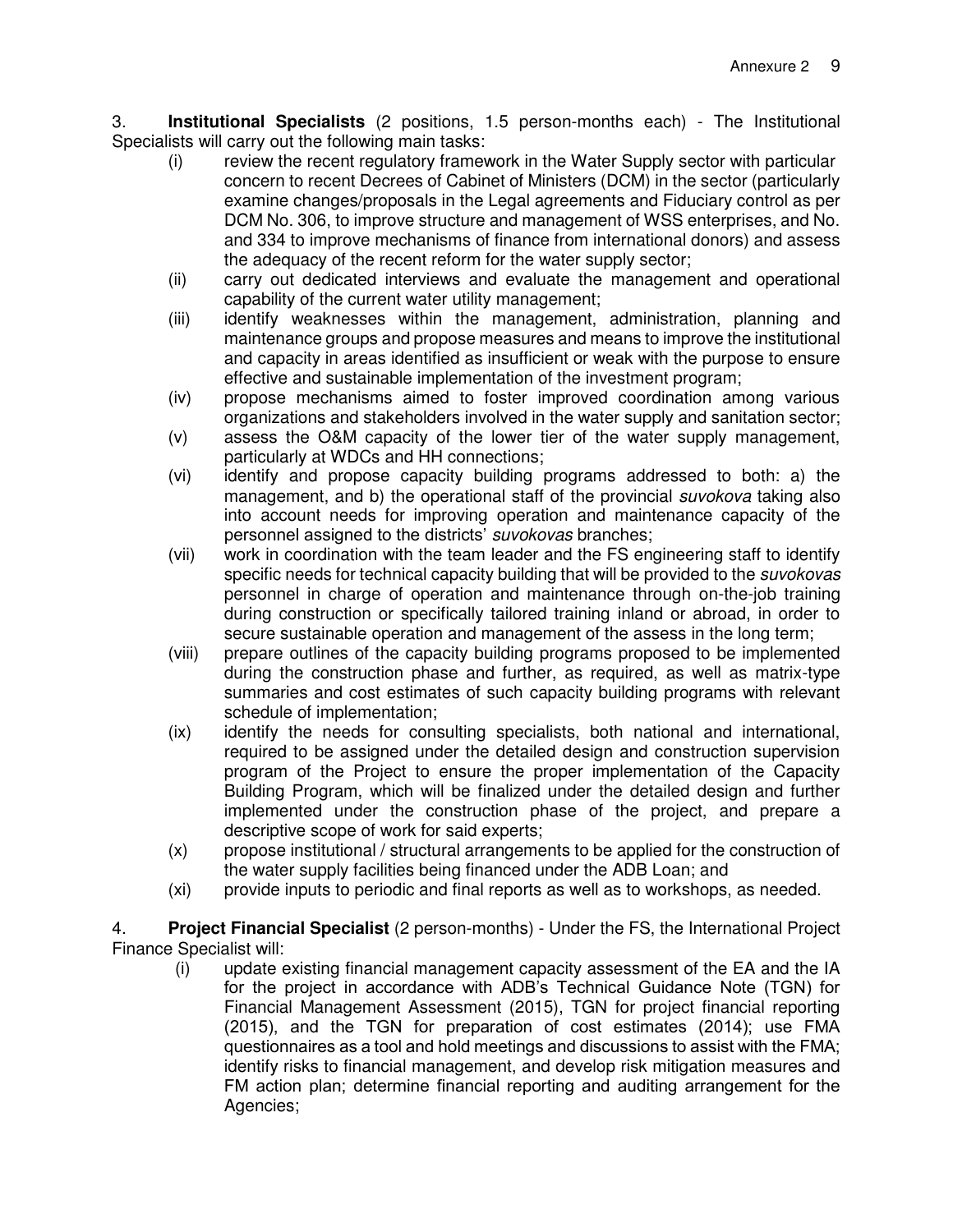- (ii) prepare the financial evaluation (estimating Financial Internal Rates of Return) of the proposed investment components according to ADB's Technical Guidance Note for Financial Management Assessment (2015), and the Financial Due Diligence Methodology Note (2005); assess demand and tariff assumptions, check tariff setting mechanism, review cost structure as well as billing and collection system; prepare forecasts of cash flows and revenue and cost projections that will ensure financial viability; carry out sensitivity analysis for the financial evaluation;
- (iii) review and analyze the financial performance using the financial statements of the past 3 years of related districts (on pro forma basis); review the business plan and financial performance of the country and ADB project related districts under DCM 306; prepare and develop financial projections for the company assuming ADB project based on the corporate restructuring reform; evaluate cost recovery and debt repayment capacity, external public and private financing sources, and recommend financial covenants if required;
- (iv) review the fiscal arrangement and fiscal capacity of the country to sustain the investment program and review the financial performance of service delivery and capacity of implementing agencies regarding cost recovery, borrowing capacity, collection of fees and taxes, accounts receivable, and subsidies, as appropriate.
- (v) design the funds flow and disbursement mechanisms based on the FMA of both EA and IA; propose on-lending arrangement of ADB loan proceeds;
- (vi) review past and potential government subsidy programs;
- (vii) Work with the social development specialist to develop a willingness to pay survey for water; conduct tariff affordability analysis;
- (viii) work with sector specialist and prepare tables of detailed cost estimates, a summary cost estimates table, a financing plan in accordance with ADB's Technical Guidance Note for Financial Management Assessment (2015), TGN for project financial reporting (2015), and the TGN for preparation of cost estimates  $(2014)$ ;
- (ix) interact with the Institutional specialist and recommend strategies to ensure the financial sustainability of the proposed investment and provide inputs for identifying any further capacity building particularly with concern to financial management) that will be necessary to insure a smooth and effective implementation the Project;
- (x) develop and test tariff setting and if needed, identify and quantify subsidy needed to achieve financial sustainability and make recommendations on transparent, equitable and efficient mechanisms for services tariffs setting;
- (xi) propose a draft project financial performance system and relevant indicators for monitoring financial performance of the reconstructed company, considering the proposed financial structure and tariff setting methodology;
- (xii) make recommendations regarding an effective and appropriate regulatory mechanism to ensure service quality and affordable fees.
- (xiii) propose institutional and financial improvement arrangements for the water utility management by identifying reform measures and indicative target dates;
- (xiv) provide inputs for the preparation of a capacity building program in Financial Management Systems being addressed to the IA, EA, and other representatives of stakeholders; and
- (xv) assist in drafting the relevant sections of RRP and linked documents and provide relevant reports as needed.

5. **Project Economist** (1 person-month) - Under the FS, the Project Economy Specialist will carry out the following tasks: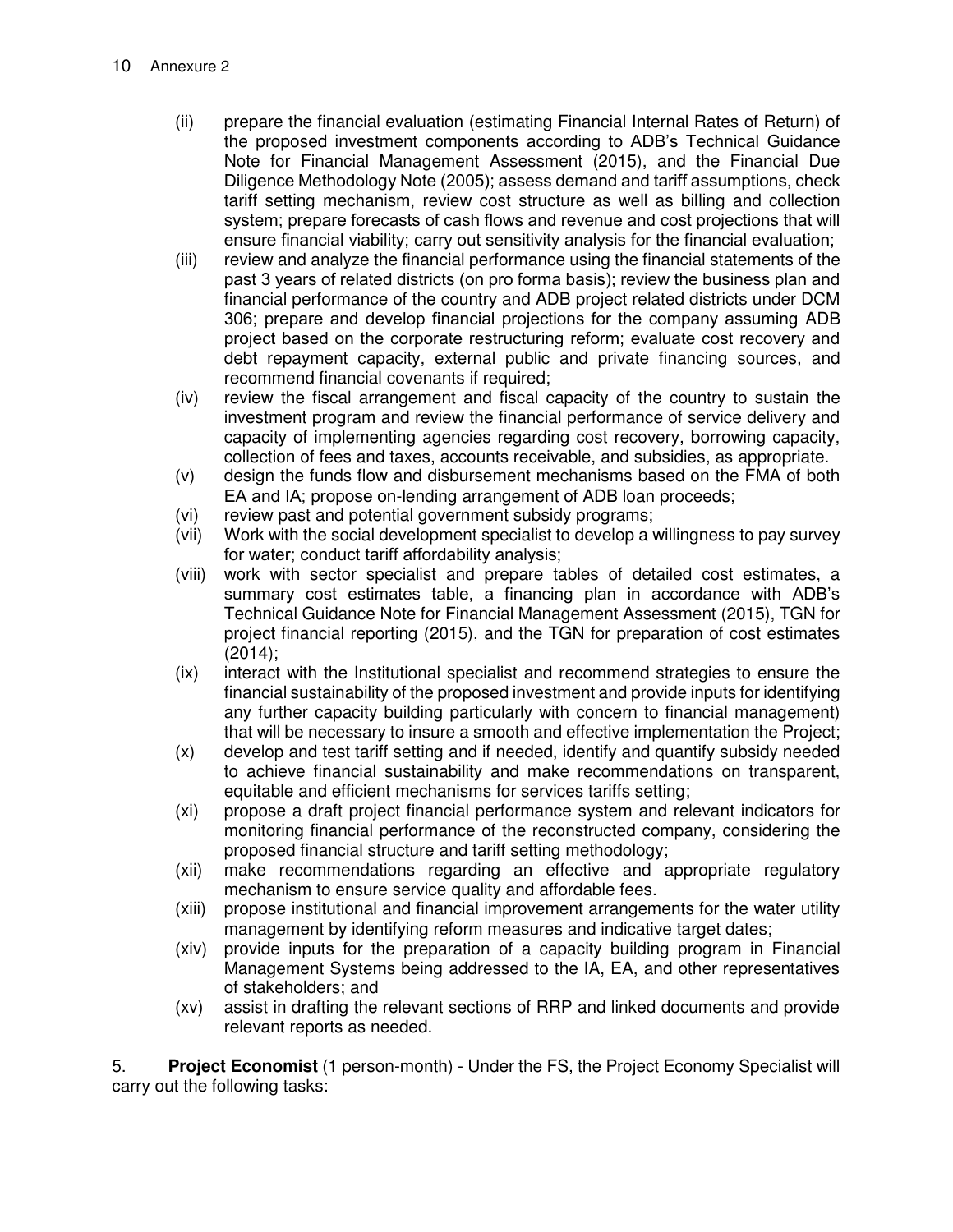- (i) prepare overall project and subproject economic analysis in accordance with all ADB relevant guidelines which include the following: (i) Guidelines for the Economic Analysis of Projects (2017), Handbook for Integrating Poverty Impact Assessment in the Economic Analysis of Projects (2001), Handbook Guidelines for the Economic Analysis of Water Supply Projects (1999), Handbook for Integrating Risk Analysis in the Economic Analysis of Projects (2002), and ADB's Criteria for Subsidies;
- (ii) provide survey questions to the social survey team regarding affordability and people's willingness to pay;
- (iii) prepare the project economic analyses following the 10 Key Areas of Economic Analysis in accordance with the guidelines including review of macroeconomic setting, economic justification, demand forecast, least economic cost analysis, economic cost and benefits analysis, economic internal rates of return and average incremental economic costs, sensitivity analysis and benefit distributional analysis; and
- (iv) with the Institutional and Finance Specialist, review the tariff policy, tariff determination guidelines and other policies, and standards in the urban and water supply sectors. Assess the performance of past WSS tariffs and subsidies to identify improvements.

6. **Environment Specialist** (2 person-months) - The Environment Specialist will carry out the following tasks:

- (i) prepare and finalize rapid environmental assessment checklist to determine environment category;
- (ii) interacting with the civil engineering and social safeguard specialists for the information and data requirements available in the feasibility study and technical design reports. Identifying the gaps in information that still need to be included and obtaining the necessary information for the IEE;
- (iii) estimating cost for EMP implementation and interacting with the economic and financial consultants to include the EMP costs into the project budget and bidding documents. The EMP costs consist of mitigation measures, environmental monitoring measurements, and environmental supervision, reporting and capacity building for PCU and contractors;
- (iv) assist in conducting a meaningful public consultation by presenting draft IEE at meeting with relevant government agencies, local authorities, other stakeholders, local communities and potential affected people in the project sites. Incorporating their comments and feedback in the revision of the IEE;
- (v) incorporating comments from CSA, ADB, and subsequently assisting CSA in obtaining necessary approval to the IEE from ADB and relevant Government ministries;
- (vi) assess the impact of wastewater and propose possible solutions;
- (vii) work closely with the design engineer to ensure that the wastewater generated from the project, especially industrial effluents if any, will not have significant and adverse environmental impacts;
- (viii) prepare IEE in compliance with ADB's SPS and national environmental requirements. The IEE should also include the assessment of existing transmission and distribution networks and the recommended disposal methods of pipes in the EMP; and
- (ix) work closely with the Climate Change Specialist to reflect in the IEE the impacts of climate change.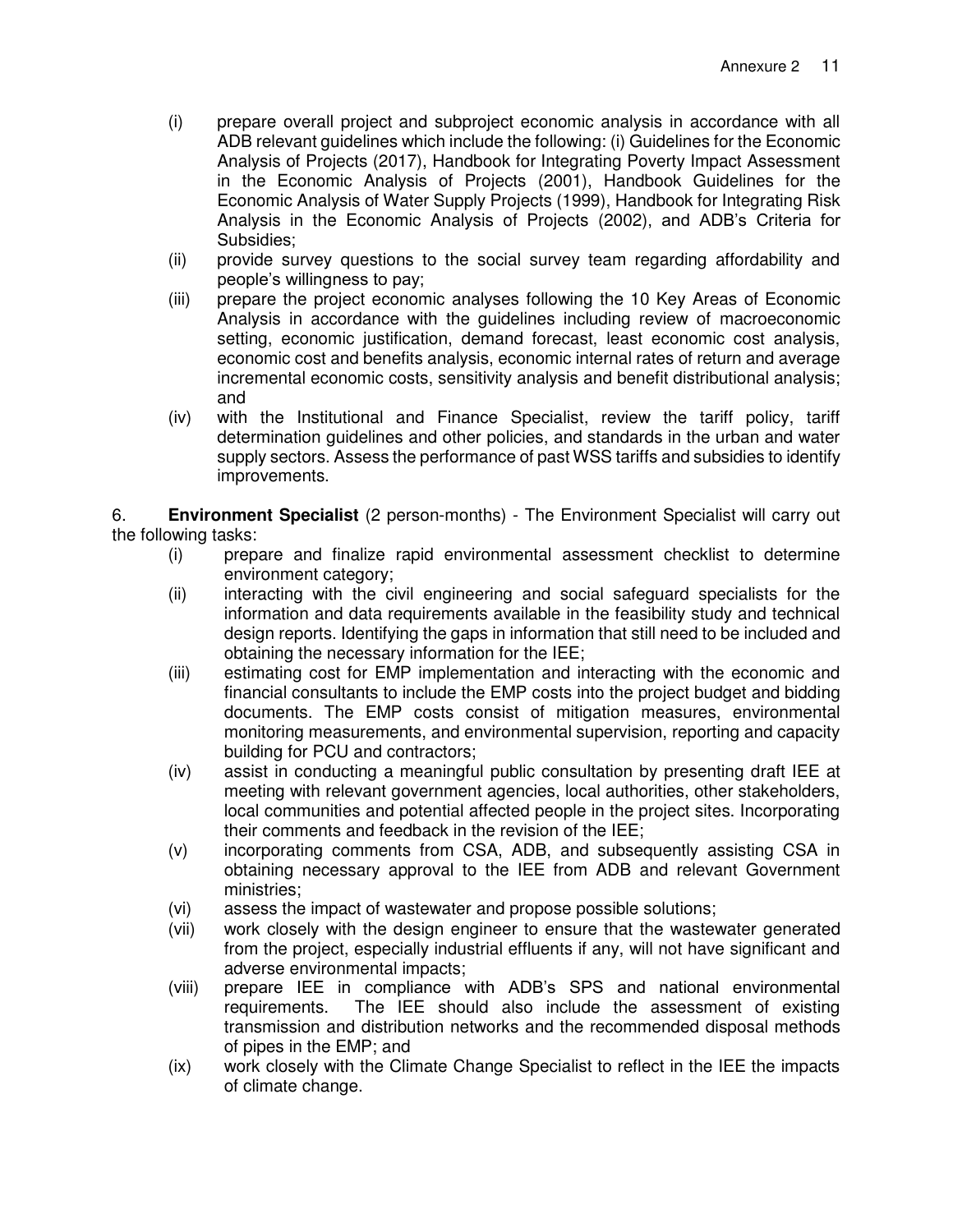7. **Social Safeguard (Resettlement) Specialist** (1.5 person-months) - Following SPS 2009, the Social Safeguard (Resettlement) Specialist will:

- (i) provide guidance on socioeconomic survey, census survey and social impact assessment;
- (ii) conduct stakeholders consultation and analysis;
- (iii) prepare analysis of survey results;
- (iv) provide inputs on social dimension and safeguard component on all project documents;
- (v) prepare and finalize the resettlement plan, summary of poverty reduction and social strategy, indigenous peoples impact categorization, and involuntary resettlement impact categorization;
- (vi) prepare involuntary resettlement categorization checklist;
- (vii) prepare due diligence report on land acquisition and resettlement;
- (viii) for subprojects involving land acquisition and resettlement, prepare a land acquisition and resettlement plan, disclosure and grievance procedures;
- (ix) coordinate with project team to ensure that mitigation measures are integrated into the project design features;
- (x) ensure that resettlement-related information are well considered and included in the program communication plan;
- (xi) assess the capacity of executing agency to screen impacts, prepare and implement resettlement plans; and
- (xii) recommend appropriate capacity development activities to develop or enhance safeguards knowledge and skills of executing agency.

#### 8. **Social Development and Gender Specialist** (1 person-month)- The Specialist should:

- (i) collect sex-disaggregated baseline data to set appropriate gender targets;
- (ii) develop a gender action plan (GAP);
- (iii) support improvement of the collection of sex-disaggregated data and information for the qualitative elements of the GAP matrix and DMF;
- (iv) conduct a gender analysis and identify potential gender design features;
- (v) collect the qualitative benefits from the provision of water supply and sanitation, and solid waste management;
- (vi) prepare a poverty, social and gender assessment (PSGA) of the project's target beneficiary communities;
- (vii) draft the Summary Poverty Reduction and Social Strategy (SPRSS) based on the findings of the PSGA. Specifically, the Specialist will (a) work with the social survey team to ensure that household data and other demographic data that will be collected are sex-disaggregated; and (b) lead the collection of qualitative information that may not be included in the survey, such as, women's perspectives on the potential benefits of the project, gender division of labor in the communities and household and see if the project will help ease women's housework, potential income-generating opportunities during and after the project, and other genderrelevant information; and
- (viii) consult with women's groups, female beneficiaries, and female staff to identify potential gender design features and lessons learned from previous projects.

9. **Climate Change Specialist** (1 person-month) The Climate Change Specialist will identify expected climate change hazards relevant to the project. He/she will work with the Team Leader to:

(i) identify and assess impacts and risks to the project structure, operation, maintenance and longevity;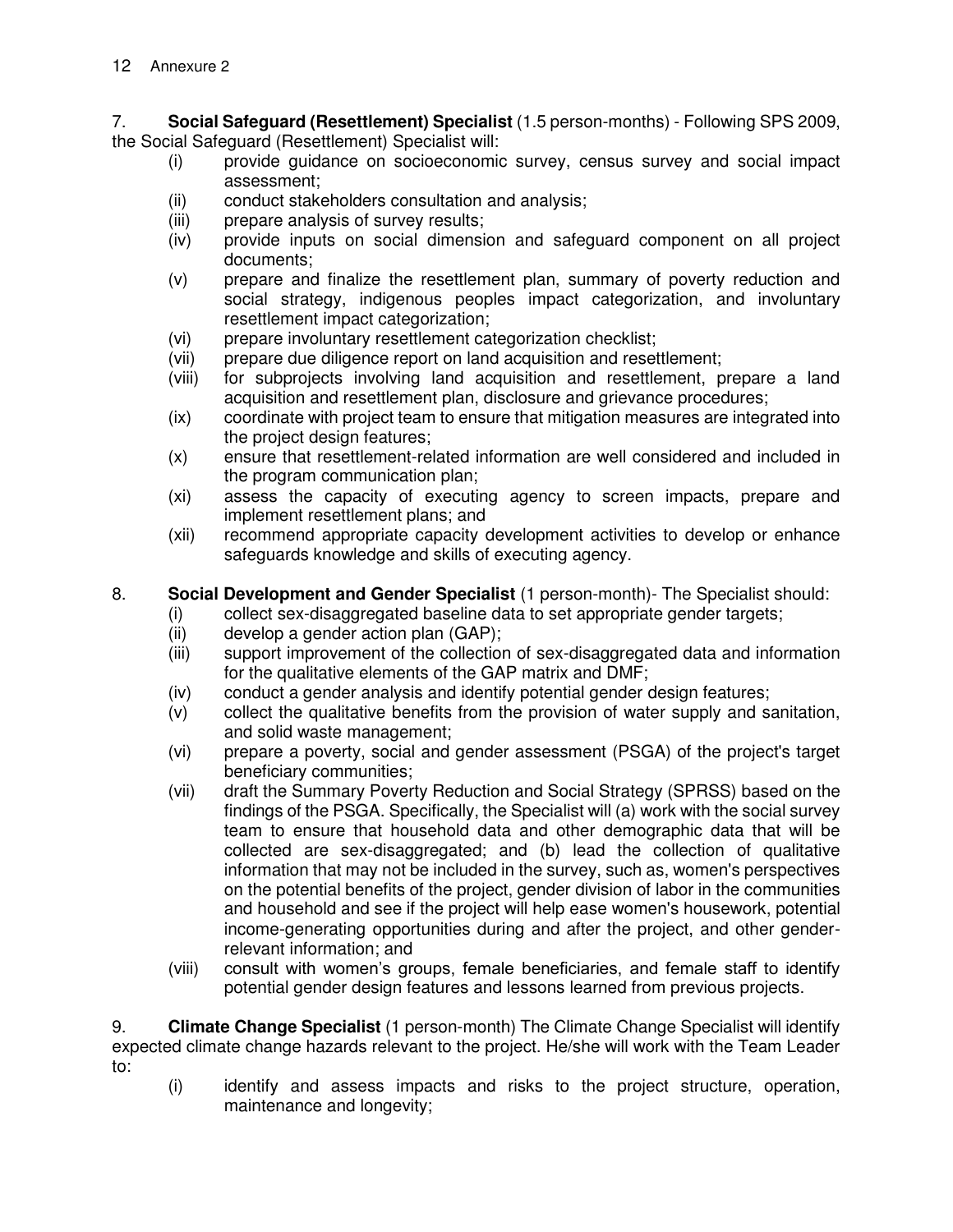- (ii) assess and recommend appropriate climate adaptation measures to incorporate into project design;
- (iii) estimate the incremental cost of the adaptation options; and
- (iv) conduct the climate change review on the project due to its location and link to the snow melt streams.

10. **Project Management Specialist** (2 positions, 1.5 person-months each) - The Project Management Specialist will:

- (i) assist the ADB, Government, TRTA team leader and other relevant team members to identify and evaluate potential national individual consultants and survey personnel/organizations capable of completing the technical, social, resettlement and environmental due diligence tasks for the Project. Provide daily progress reports by e-mail summarizing the status of the procurement process.
- (ii) assist the ADB, Government, TRTA team leader and other relevant team members to discuss and negotiate with candidate national individual consultants and survey personnel/organizations in order to complete the procurement process at the soonest possible time.
- (iii) in coordination with the TRTA team leader and other relevant team members, refine the detailed terms of reference, implementation schedule and anticipated outputs for each of the individual consultants and survey personnel/organizations of the technical, social, resettlement and environmental teams. Ensure that selected team members fully understand these requirements.
- (iv) liaise closely with Government to ensure that any specific procedures and protocols regarding the assignment of, implementation of and payments to these national personnel/entities fully accord with Government protocol, procedures and requirements.
- (v) assist the TRTA team leader and other relevant team members to coordinate and manage the implementation of national consultants and survey personnel/organizations throughout Project implementation, ensuring that they implement and complete their inputs in accordance with the terms of reference and implementation schedule.
- (vi) assist to coordinate fieldwork and survey activities, ensuring that appropriate local procedures, requirements and protocols are followed. Report any emerging issues immediately, and where possible, recommend mitigation measures.
- (vii) provide weekly summary progress reports for circulation to ADB, Government, the TRTA team leader and other relevant team members outlining the activities performed, outputs developed, any emerging issues and where possible, the recommended mitigation measures. Be available at reasonable times to discuss these issues, as necessary.
- (viii) in conjunction with the TRTA team leader and relevant team members, coordinate the development and submission of Project reports and other outputs as required throughout the Project duration. Assist where necessary in ADB Missions and in other meetings relating to the Project.
- (ix) at the completion of the assignment, prepare and submit a summary report outlining the national individual consultants and survey individuals/organizations, any issues encountered and mitigation measures implemented.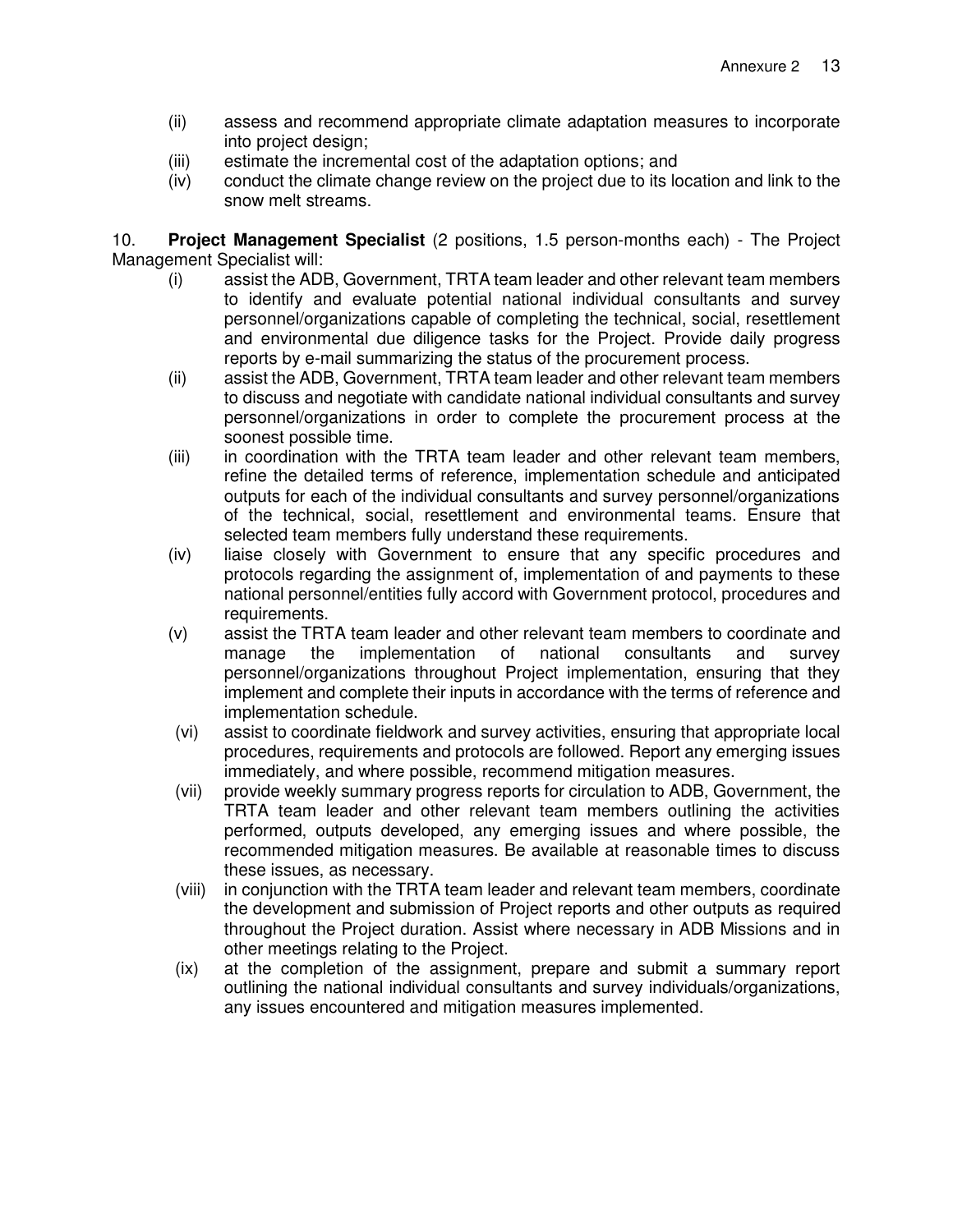### **B. NATIONAL CONSULTANTS**

11. **Municipal Civil Engineer** (2.0 person-months) - The national municipal civil engineer will work closely with the TL and is the TL's technical coordinator and reviewer who will check the work and inputs of national engineers, particularly:

- (i) review the population projections and water demand within the project area;
- (ii) review layouts and conceptual designs of the water supply network, including transmission main, pumping stations and reservoirs, distribution mains and secondary distribution;
- (iii) review field surveys; inspect all existing water supply facilities within the project area; carry out interviews with technical personnel of various provincial suvokova and District "branches" and obtain from them information about the real conditions of the existing water supply networks components including the electromechanical infrastructure including pumps, chlorinators, controls and transformers;
- (iv) review the assessment of the existing water supply network within the planned distribution area;
- (v) review the hydraulic analysis of the transmission main and of the pipeworks to make sure that pumps and pipelines are sufficiently dimensioned to respond to the increasing service water demand up to the Project horizon;
- (vi) review the evaluation of treatment options;
- (vii) review the quantitative assessments of groundwater availability in the long term prepared by the Hydrogeologist and assess the quantities of works such as drilling of new or rehabilitation of existing wells, replacement of submersible pumps, and other appurtenances within each potential wellfield within the project perimeter;
- (viii) review the evaluation of alternative source of water;
- (ix) review project technical data and records;
- (x) review the proposed water supply schemes and other feasible alternatives for recommendation;
- (xi) review the cost estimates of project outputs;
- (xii) review all drawings, quantities and measures are conform with National standard norms as well as with international requirements as needed; and
- (xiii) provide the PCU with the required technical assistance throughout the period required for the submission of the FS documents to the State Expertise.

12. **Water Supply and Sanitation Engineers** (2 positions,3.0 person-months each) - The national Water Supply Engineers will work closely with the TL and undertake the following tasks under the FS:

- (i) review the population projections and water demand within the project area for each village and water distribution center;
- (ii) establish layouts of the water supply network, including transmission main, pumping stations and reservoirs, distribution mains and secondary distribution;
- (iii) carry out field surveys; inspect all existing water supply facilities within the project area; carry out interviews with technical personnel of various provincial suvokova and District "branches" and obtain from them information about the real conditions of the existing water supply networks components including the electromechanical infrastructure including pumps, chlorinators, controls and transformers;
- (iv) based on the field surveys make an accurate assessment of the existing water supply network within the planned distribution area; assess the condition of pipelines and electromechanical equipment and determine these components which need to be replaced;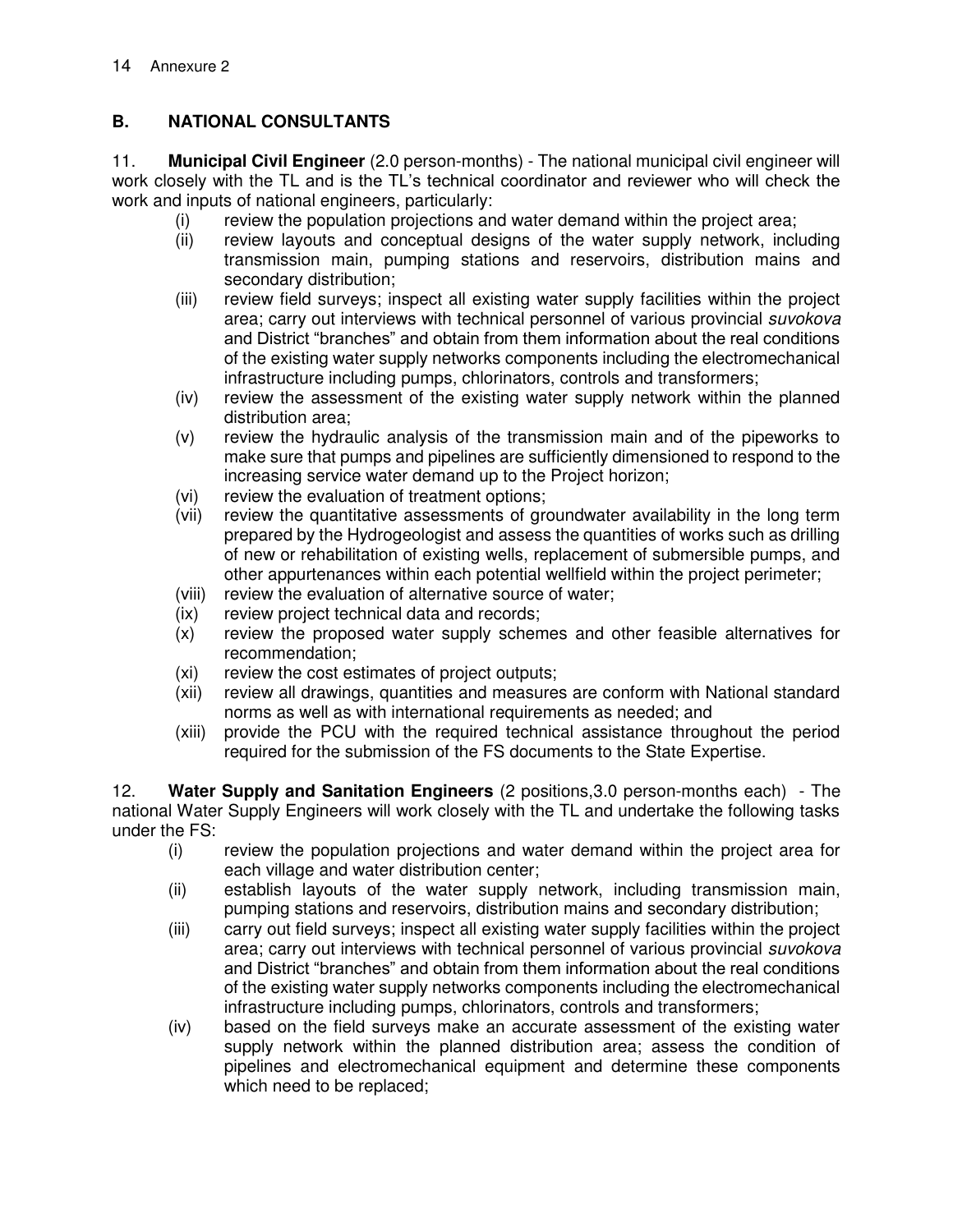- (v) prepare layouts of the water supply systems down to the secondary and street distribution system, including all other system appurtenances such as pumping stations, disinfection devices, ancillary buildings, etc.;
- (vi) for each pumping station provide layouts of the appurtenances such as reservoirs, pump houses, chlorinators, transformers as well as a description of all equipment including an assessment of the conditions of such equipment;
- (vii) carry out hydraulic analysis of the transmission main and of the pipeworks from each pumping – distribution center down to the service areas; make sure that pumps and pipelines are sufficiently dimensioned to respond to the increasing service water demand up to the Project horizon;
- (viii) provide pertinent inputs to the water treatment specialist for the preparation of evaluation of treatment options;
- (ix) work closely with and provide pertinent inputs when requested by the municipal civil engineer;
- (x) review the quantitative assessments of groundwater availability in the long term prepared by the Hydrogeologist and assess the quantities of works such as drilling of new or rehabilitation of existing wells, replacement of submersible pumps, and other appurtenances within each potential wellfield within the project perimeter;
- (xi) develop an alternative including groundwater as an alternative or complementary source of water;
- (xii) obtain long term flow records of irrigation canals in the project area and assess minimum available flow for abstraction during the critical summer months;
- (xiii) develop optional water supply schemes that can be sustainable and technically feasible alternatives for recommendation;
- (xiv) carry out a detailed assessment of the existing water supply infrastructures in the project area; evaluate the opportunity of rehabilitating the water facilities for future needs as well as alternative options;
- (xv) prepare cost estimates for all project outputs;
- (xvi) in close collaboration with the TL carry out cost-benefits comparison analysis in order to select the most appropriate, cost effective and sustainable alternative for development;
- (xvii) provide inputs to the TL for the preparation of an implementation plan of the Project;
- (xviii) provide inputs to the Procurement Specialist, the Financial Expert and the TL for the preparation of a procurement Plan;
- (xix) provide the involuntary resettlement team with information, data and layouts, regarding rights of way for pipelines, location and surface of any infrastructure included in the Project requiring permanent or temporary occupation of land;
- (xx) prepare drawings and layouts as needed;
- (xxi) make sure that all drawings, quantities and measures are conform with National standard norms as well as with international requirements as needed; and
- (xxii) provide the PCU with the required technical assistance throughout the period required for the submission of the FS documents to the State Expertise.

13. **Hydraulic Engineer** (1 person-month) - During his/her assignment under the TA, the Hydraulic Engineer will:

- (i) carry out all required the hydraulic calculations for the optimization of each water supply system as proposed in the FS;
- (ii) establish hydraulic profiles along existing and planned transmission and distribution mains in each subproject;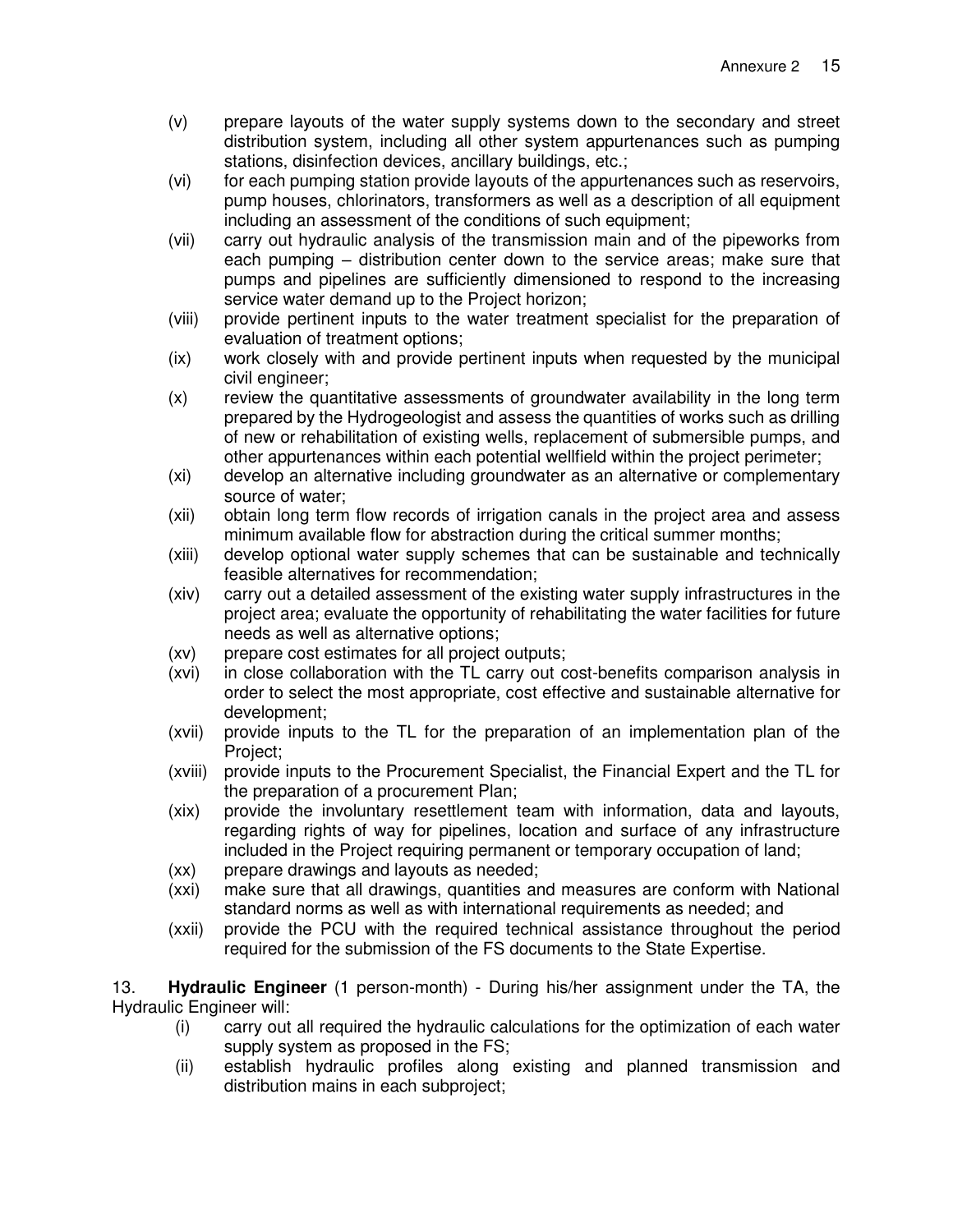- (iii) verify the adequacy of the existing water distribution pipework to convey the quantities of water to and within each service area taking into account the planned water demand at the Project horizon;
- (iv) optimize the size of pipelines within the service area commanded from each pump station or each water distribution center, taking into account average and peak hour demand as well as fire requirements at the project horizon;
- (v) based on the water demand of service areas, optimize the needed total pumping and lifting capacity at each relevant pumping station as well as the number and the specific capacity of each pump, taking into account maximum-day, peak-hour water demand, and stand-by capacity;
- (vi) optimize the size of the primary, secondary and service distribution lines within each distribution area considering standard requirements relative to maximum flow velocity in pipelines and maximum day water demand at the project horizon;
- (vii) provide inputs as needed for the selection and dimensioning of pumps and pumping equipment;
- (viii) carry out calculations for the optimization of reservoirs and elevated tanks;
- (ix) prepare layouts of network systems; and
- (x) provide inputs to reports as needed.

14. **Project Finance and Economy Specialist** (3 person-months) - In the FS, the national Project Finance and Economy Specialist will primarily be the following:

- (i) assist the international Project finance specialist to assess financial performance and update the existing financial management assessment of the EA and IA;
- (ii) assist the EA and if applicable, the IA, in the process of approval of the Project by the MOF and other national commissions ad hoc by providing, as needed, competent answers to any clarification to enquiries set by the MOF;
- (iii) provide assistance to the international finance specialist to carry out analysis of financial components based on ADB's Guidelines for the Economic Analysis of Projects and assess their economic viability;
- (iv) carry out sensitivity analyses;
- (v) provide inputs to organize and further review the outputs of the socio-economic survey with regard to ability-to-pay;
- (vi) in consultation with the Social Development Specialist incorporate poverty reduction impacts in accordance with ADB's Handbook on Integrating Poverty Impact Assessment in the Economic Analysis of Projects;
- (vii) provide assistance to undertake analysis of tariff, affordability, and sustainability;
- (viii) collaborate/coordinate with the international project economy analyst to ensure consistent use of approach and assumptions in financial and economic analyses;
- (ix) provide inputs to develop economic indicators relevant to the water supply sector roadmap;
- (x) assist for the preparation economic cost-benefit assessments and economic analysis of the proposed Projects;
- (xi) estimate the economic internal rate of and net present value, with sensitivity analysis and quantitative risk analysis;
- (xii) provide inputs for the evaluation of the project's economic risks and propose mitigation measures;
- (xiii) assist for the preparation of economic justification of the project based on the overall program development of the Republic of Uzbekistan; and
- (xiv) provide inputs to periodic and final reports as needed.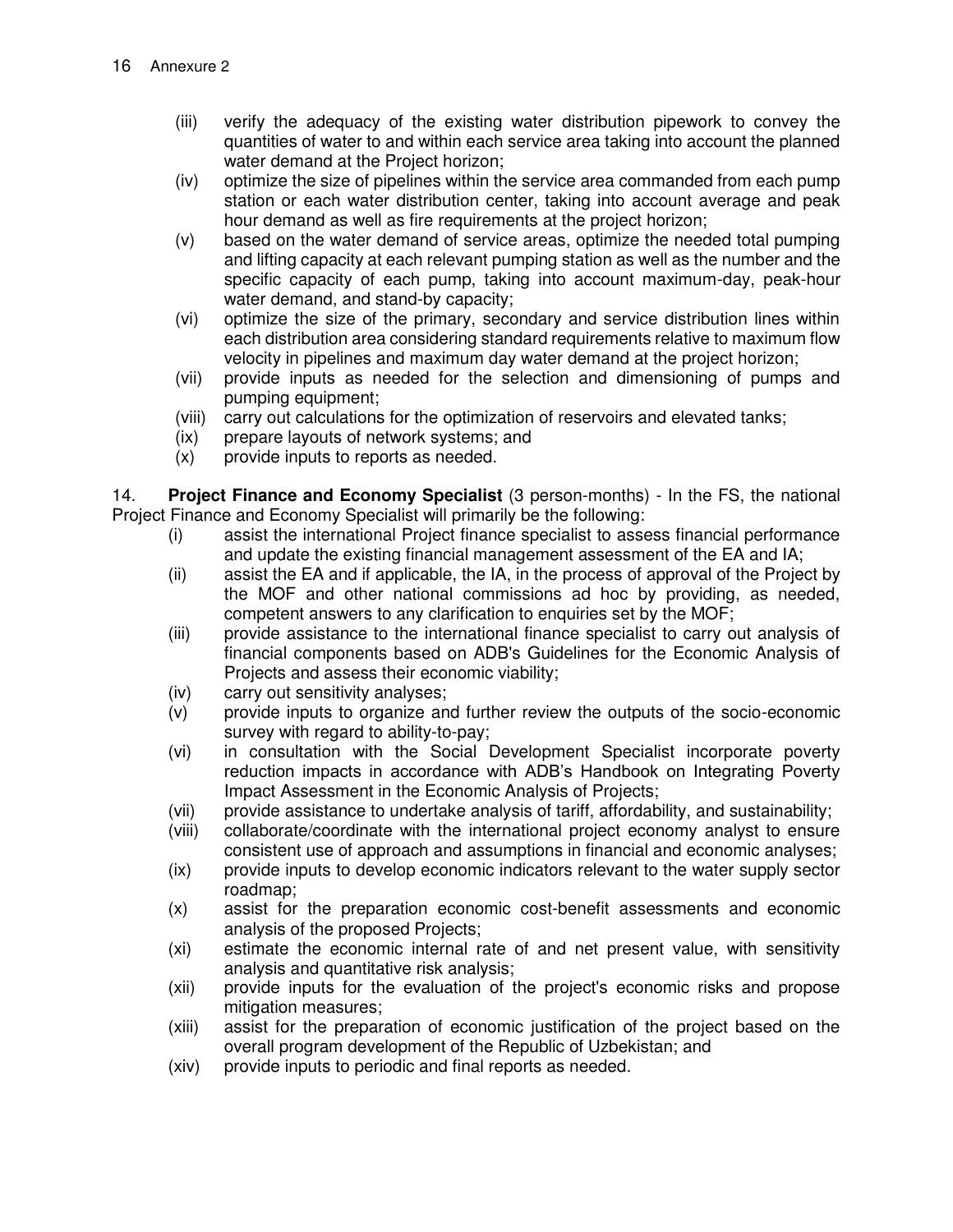15. **Procurement Specialist** (3 person-months) - Under the FS the Procurement Specialist will undertake the following tasks:

- (i) carry out a Project Procurement Risk Assessment in accordance with the ADB requirements and procedures; identify gaps, and recommend appropriate undertakings;
- (ii) carry out interviews based on Project Procurement Risk Assessment Questionnaire and prepare a Project Procurement Risk Assessment;
- (iii) provide advices to TL and other consultant team members on suitable procedures for procurement of services, works and goods and for project and subproject packaging;
- (iv) suggest and if opportune revise procedures and methods for the procurement of goods, works and services following national and international bidding as appropriate;
- (v) coordinate and take the lead in the preparation of the procurement plan;
- (vi) provide comments on quantities of works and goods, cost estimates and proposed Project implementation organization as appropriate;
- (vii) ensure that methods of procurement requiring international bidding are in accordance with ADB procurement procedures and documents;
- (viii) ensure that methods of Procurement requiring National bidding are in accordance with national procurement procedures in force in Uzbekistan but also consistent with ADB requirements for national bidding;
- (ix) provide inputs for the preparation of arrangements for Project implementation;
- (x) provide inputs for the preparation of terms of reference for consultants being selected for project implementation;
- (xi) prepare draft scope of works for international and national consultants required for Project implementation;
- (xii) provide suggestions and inputs relative to needs for capacity building in procurement and relevant training programs;
- (xiii) provide inputs to interim and final reports as required;
- (xiv) conduct a market risk assessment using available data on similar procurement and contracts in the sector as well as the qualification and performance of local contractors and suppliers as necessary; and
- (xv) justify the specific procurement arrangements and packaging based on the project procurement and market risks assessed.

16. **Social Development and Gender Specialist** (3 person-months) - The national expert will assist the international Social Development and Gender Specialist to:

- (i) collect sex-disaggregated baseline data to set appropriate gender targets;
- (ii) develop a gender action plan (GAP);
- (iii) support improvement of the collection of sex-disaggregated data and information for the qualitative elements of the GAP matrix and DMF;
- (iv) conduct a gender analysis and identify potential gender design features;
- (v) collect the qualitative benefits from the provision of water supply and sanitation, and solid waste management;
- (vi) prepare a poverty, social and gender assessment (PSGA) of the project's target beneficiary communities;
- (vii) draft the Summary Poverty Reduction and Social Strategy (SPRSS) based on the findings of the PSGA;
- (viii) work with the social survey team to ensure that household data and other demographic data that will be collected are sex-disaggregated;